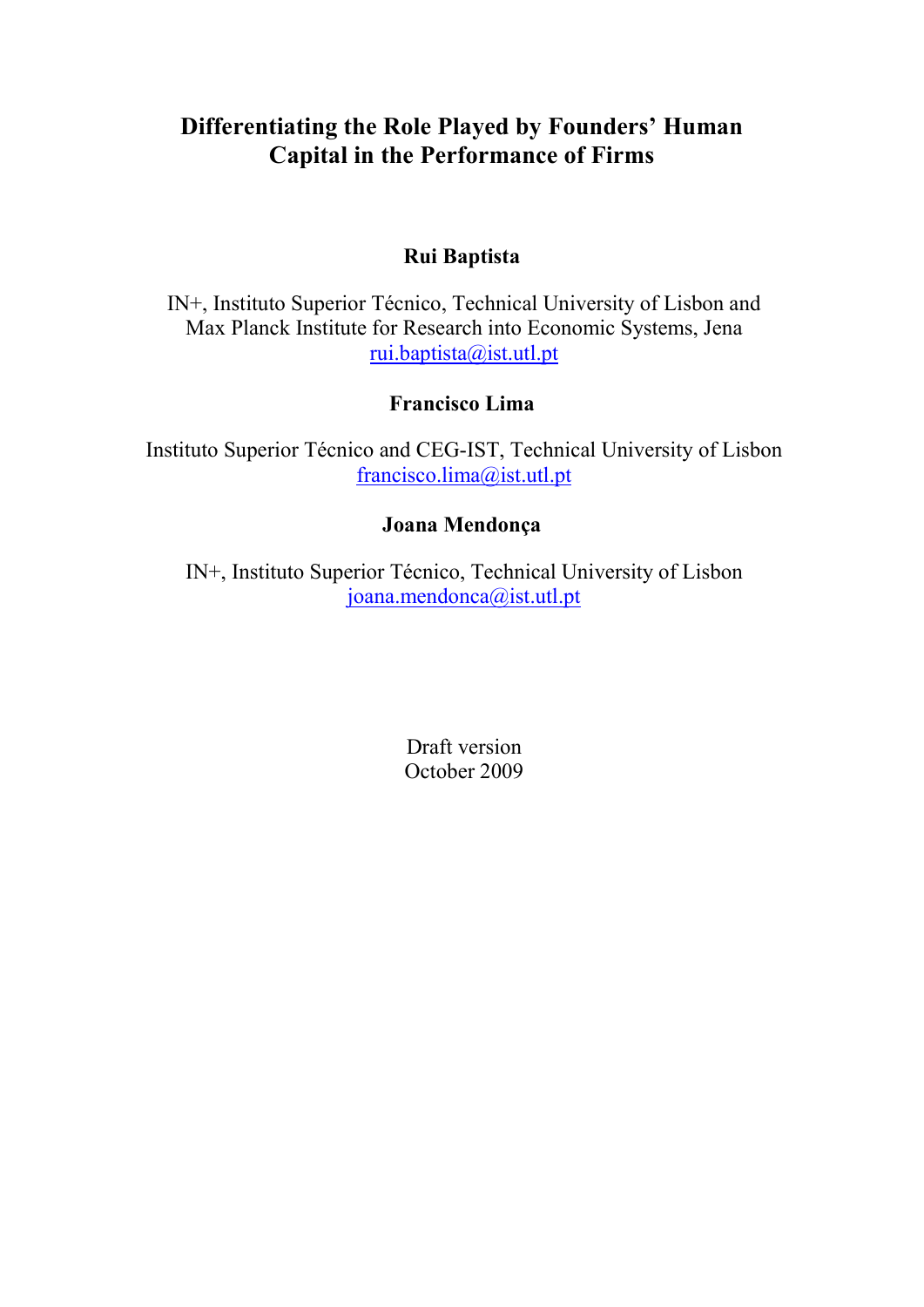## **1. Introduction**

The resource-based view of the firm posits that the ability of firms to survive and to compete successfully is strongly influenced by the extent to which firms develop distinct capabilities. Teece et al. (1997) argue that human capital forms the basis of firms' dynamic capabilities to learn and adapt to new circumstances. Mata and Portugal (2002) find that the education of a firm's workforce can be regarded as a measure of ownership advantages. Entrepreneurial characteristics also play an important role in explaining why some firms survive and grow, while others fail. Brüderl et al. (1992) argue that greater human capital enhances the productivity of the founder, which results in higher profits and, therefore, lower probability of exit. In a recent work, Baptista et al. (2007) find that various forms of entrepreneurial experience (e.g. industry-specific; managerial; and business ownership) contribute positively to the likelihood that a firm will survive the critical first years after start-up. This contribution is found to be more significant than that of workforce human capital. However, as firms survive and grow, organizational structures become more complex and the magnitude of the role played by the capabilities of founders is likely to wane, while the human capital of top and divisional managers should gain in importance. Penrose (1959) stresses that the supply of managerial services is an important constraint on firm growth. Adner and Helfat (2003) define managerial human capital, social capital, and cognition as dynamic managerial capabilities affecting corporate performance.

Nevertheless, evidence on the influence of entrepreneurial attributes on firm performance is still scarce (Manjón-Antolín and Arauzo-Carod, 2008). In this paper, we address this subject by studying the performance of Portuguese firms, established between 1991 and 2003, in knowledge based sectors. Knowledge based firms are

2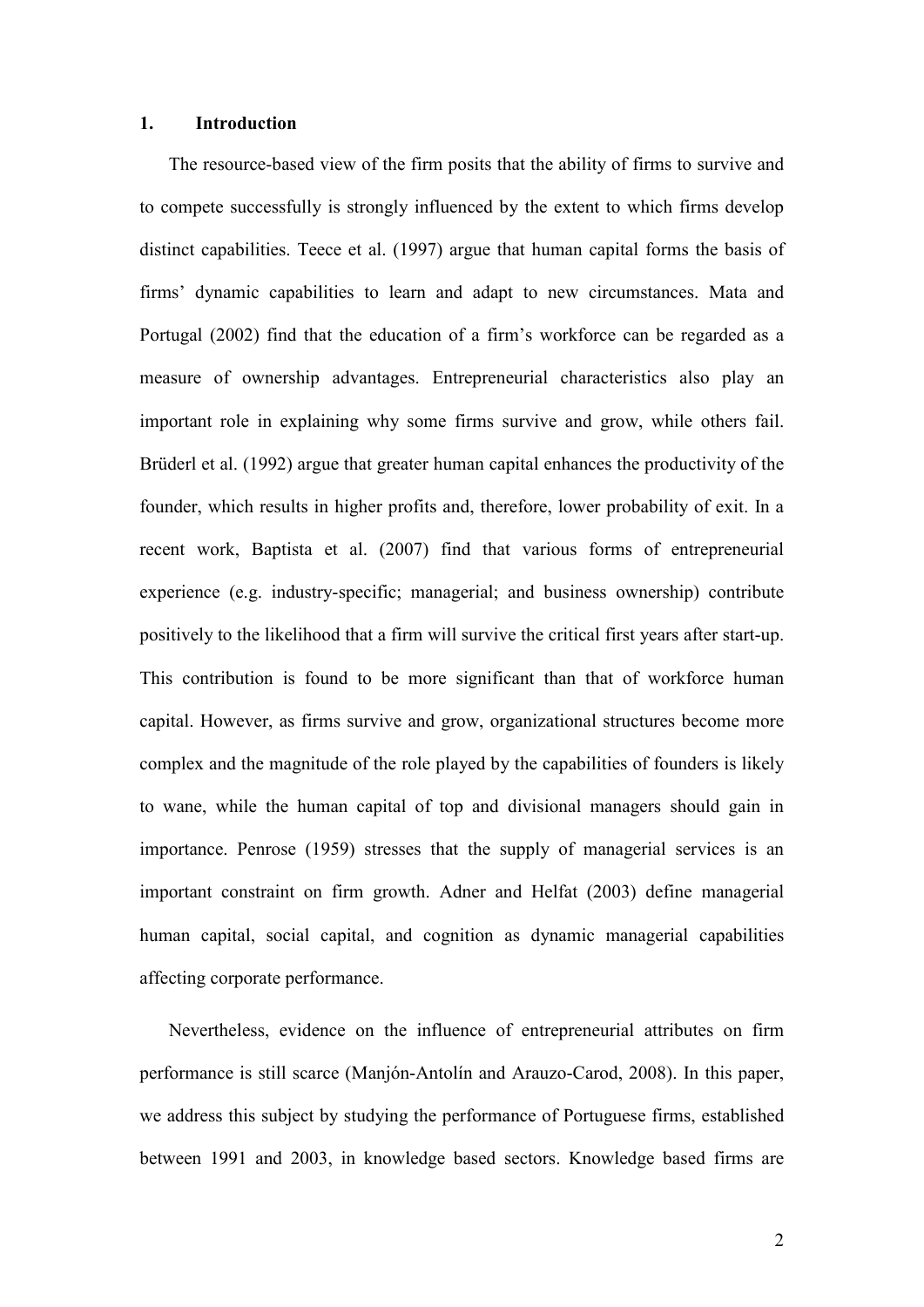more likely to be created in order to explore entrepreneurial opportunities based on new knowledge and technologies than other firms (Shane and Venkataraman, 2000). Therefore, knowledge and human capital are of greater importance for knowledge based firms. We examine the impact of human capital on firm performance, including in our analysis only firms in knowledge based sectors, differentiating the impact of the employees' and business owners' human capital. We distinguish between different types of human capital (Becker, 1993): general, industry-specific and entrepreneurship-specific (Bosma et al., 2004; Baptista et al., 2007; Ucbasaran et al., 2008).

Data come from the 'Quadros de Pessoal' (QP) survey, a longitudinal matched employer-employee dataset covering the Portuguese economy, for the period 1986- 2003. Information on workers and business owners include age, gender, schooling, tenure, and job/hierarchical assignment. The nature of the data allows us to construct variables that assess both the pre-entry and post-entry experience of business owners. We use these data to determine the role played by business owners' human capital and the role played by employee human capital in shaping a firm's performance, using two different measures of performance: sales and survival. In addition, we differentiate the effects of founding and current conditions. The analysis includes variables accounting for the experience and capabilities of founders and employees of firms, and controlling for environmental and firm-level factors.

Our results show that high education of the entrepreneur's and high specialization of the workforce are important determinants of survival of firms. However, our results also indicate that firms with more specialized employees and business owners tend to perform worse in terms of sales. Managerial experience plays a very important role in determining firm performance over time. Entrepreneurs' previous experience in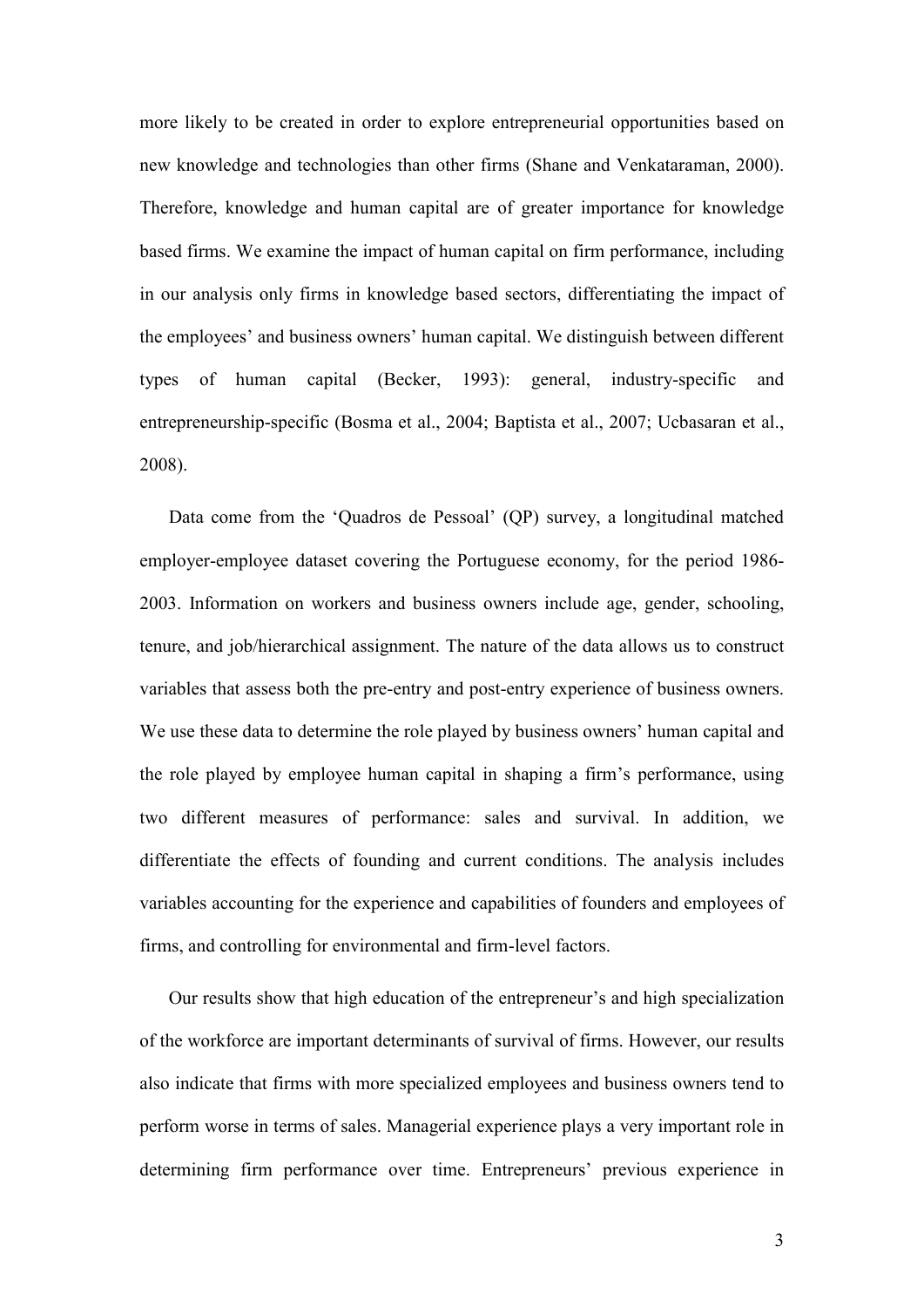managerial positions in paid employment, and the presence of more employees with previous managerial experience have significant positive effects on firm performance.

The remaining of the paper is organized as follows. The following section discusses the background to the present study. Section 3 presents the data. The specification of the empirical models is presented in section 4. Section 5 presents and discusses the results. Finally, section 6 offers some concluding remarks.

### **2. Theoretical Background**

#### **2.1 The role of human capital in performance**

We address the following research question: what is the role played by business owners' human capital in determining firm performance in knowledge based sectors, and how does the significance of this role evolve over time? Human capital relates to skill and knowledge and is embedded in individuals. Past research explores the relationship between human capital accumulation by entrepreneurs and the survival and performance of the firm (Gimeno et al., 1997; Brüderl et al., 1992; Bosma et al., 2004). Factors associated with the entrepreneur can play a significant role in explaining why some firms survive and grow, while others fail. Brüderl *et al.* (1992) argue that greater entrepreneurial human capital enhances the productivity of the founder, which results in higher profits and lower probability of exit. Higher productivity of the founder means that the business owner is more efficient in organizing and managing operations or is able to attract more customers, negotiate better contracts with suppliers, and raise more capital from investors. Jovanovic's (1982) model of market selection claims that firms (or entrepreneurs) learn about their efficiency from noisy signals provided by the market. It is also possible to claim that entrepreneurs with greater human capital will be less uncertain about their efficiency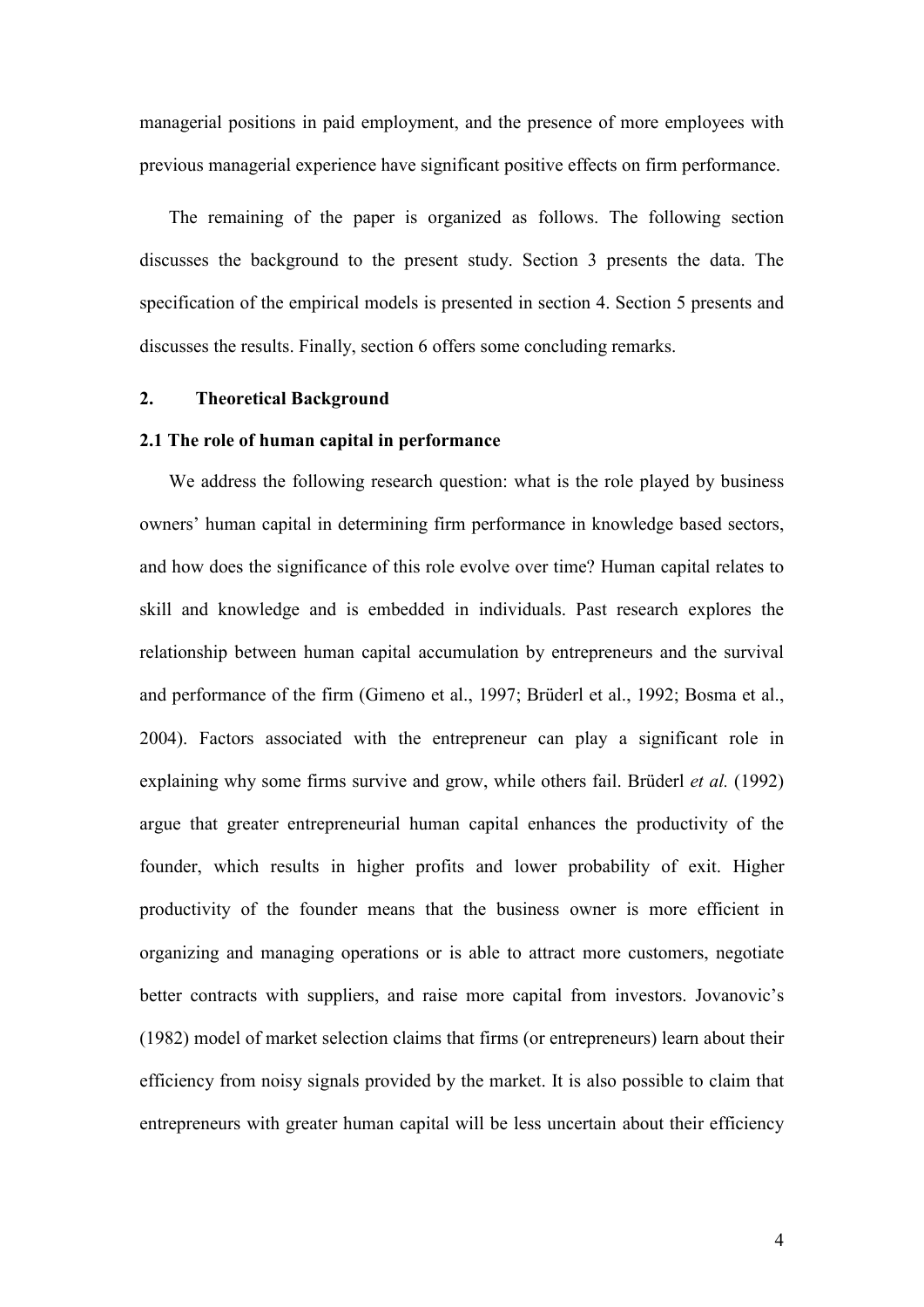and will be able to learn faster about market conditions, therefore reducing the probability of exit (see, for instance, Frank, 1988).

Teece et al. (1997) argue that human capital forms the basis of the firms' dynamic capabilities to learn and adapt to new circumstances. Knowledge, embodied in human beings, is deemed to be the foundation for firm-specific assets that are sources of competitive advantage (Teece, 1998). Owners' human capital should be more pertinent to young firms' profit potential than that of employees, since owners have greater incentive to use their human capital for firm growth. Highly educated employees may move to more attractive positions elsewhere, while ownership ties a professional to property thus decreasing the incentive to leave (Pennings et al., 1998). In addition, the human capital of the entrepreneur can be directed related to the innovative activity of the firm. Entrepreneurs with higher education or more work and managerial experience are more likely to be innovators. Consequently, firms which are managed by entrepreneurs with higher human capital will show higher levels of innovative activity (Cooper et al., 1994).

Effects of entrepreneurial human capital on firm survival may occur prior to business foundation. Based on their higher earnings and more prestigious professional status as employees, individuals with higher human capital are in a position to raise more financial capital and set-up larger and better-equipped businesses (Colombo et al., 2004). They may also be more able to detect profitable unexplored market opportunities, and to obtain relevant information about market conditions (thereby reducing uncertainty about their efficiency). Bosma et al. (2004) find that the level of talent of small business founders is not the only determinant of performance; experience in the specific industry and earlier experience in starting up a business strongly contributes for the performance of small firm founders. Dahl and Klepper

5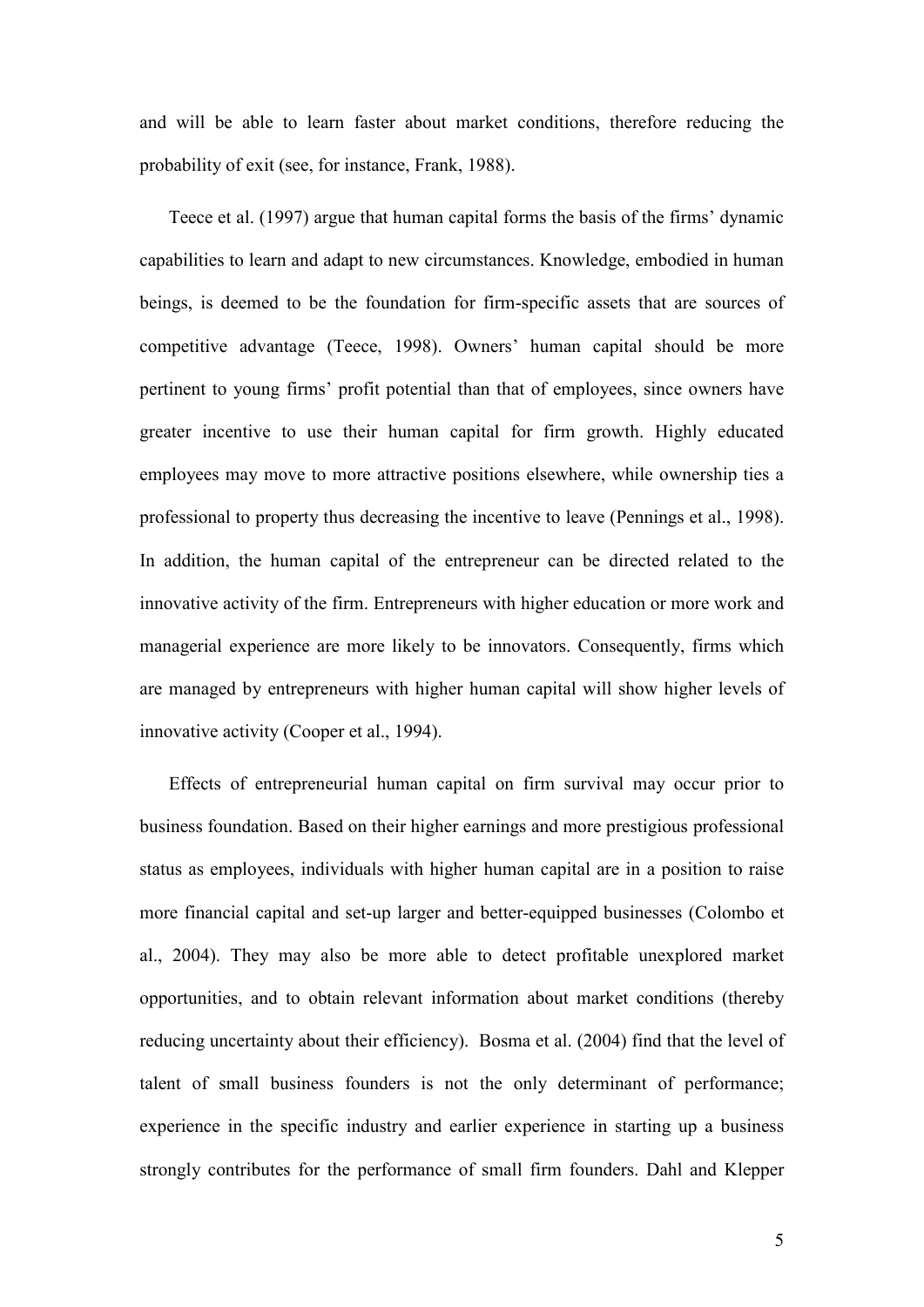(2007) claim that the pre-entry background of the founders affects the firms' chances of survival. Recent research has attempted to develop a structure for theory-building and applied work about the role played by pre-entry resources and capabilities in driving both entry decisions and post-entry performance (Helfat, 2000; Helfat and Lieberman, 2002; Helfat and Peteraf, 2003). Klepper (2002) argues that pre-entry assets affect both entry decisions and subsequent success. The role played by preentry resources and capabilities has been the subject of significant research on corporate diversification and industry evolution (see, for instance, Montgomery, 1994; Markides and Williamson, 1996; Klepper and Simons, 2000; Helfat and Lieberman, 2002). It can be claimed that experience acquired prior to founding the business enables entrepreneurs to better recognize and exploit opportunities (Shane, 2000; Eckhardt and Shane, 2003). This knowledge might be unique to entrepreneurs, making entrepreneurial entry a superior choice for opportunity exploitation (Alvarez and Busenitz, 2001).

A stream of research in organizational ecology focuses on the transfer of routines and experience from a founder's previous employer to his or her new firm (Phillips, 2002). The argument that the blueprints of a parent firm are passed on to new organizations through their founders is the cornerstone of a number of works by, among others, Carroll (1984), Hannan and Freeman (1986), and Romanelli (1989). A central argument of this research is that the success of new organizations is fundamentally shaped by the pre-entry experiences of their founders. Dahl and Reichstein (2007) find that industry experience as measured by the accumulated employment experience of owners affects new firm survival positively. A critical subject for research is to examine for how long do conditions such as founder human capital influence firm performance. It should be expected that, as a firm grows and

6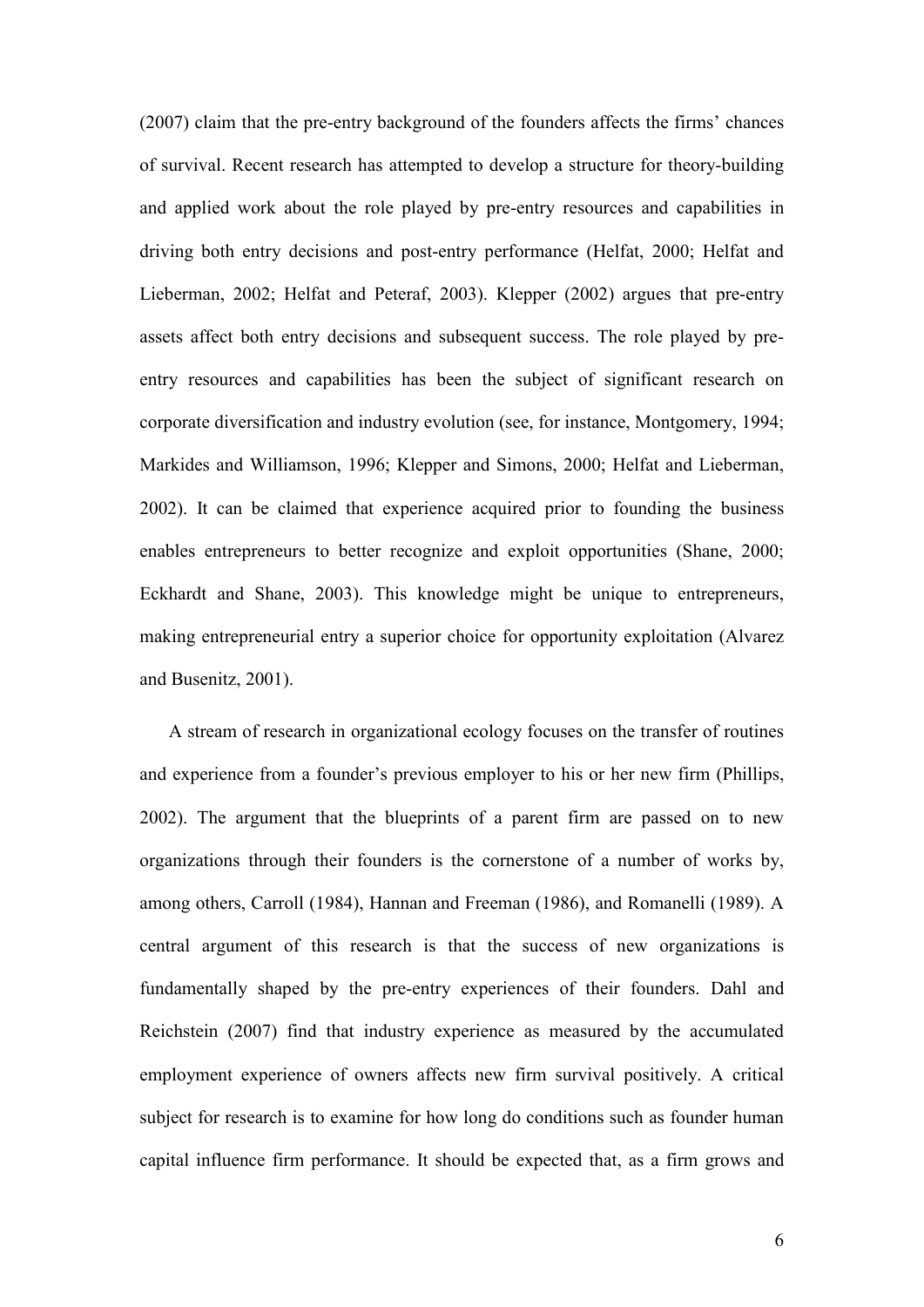extends its activities to new products and markets, employee human capital (particularly for those employees in management positions) should gain in importance, while founder human capital should become less relevant. However, if founders do indeed impart a lasting imprint to the organizations they create, the impact of founder human capital should remain significant long after the firm was founded.

Becker (1993) distinguishes between general and specific human capital. While general human capital consists of skill and knowledge that are useful in different firms, and transferable across different situations, specific human capital includes skills and knowledge less transferable and useful only in the context that provides it. In this paper, we distinguish three types of human capital regarding the entrepreneur: entrepreneurship-specific; industry-specific; and general human capital. There are two main forms of human capital accumulation, formal and informal. Formal means of human capital accumulation include education, while informal human capital accumulation occurs through work and managerial experience.

Education is related to knowledge, skills, problem-solving ability, discipline, motivation, and self-confidence (Cooper et al., 1994). Higher levels of education may give the entrepreneur greater ability to solve problems, make decisions and choices. Better educated entrepreneurs may also have better social networks, as a result of their longer stay in the education system, and that may be useful for the development of their businesses (Ucbasaran et al., 2008). Through formal education, individuals acquire fundamental abilities to learn about markets and technology, and better recognize opportunities in the surrounding environment (Shane, 2000). However, better educated individuals also have a higher opportunity cost in staying in employed positions. This means that there is a higher threshold level of performance in order to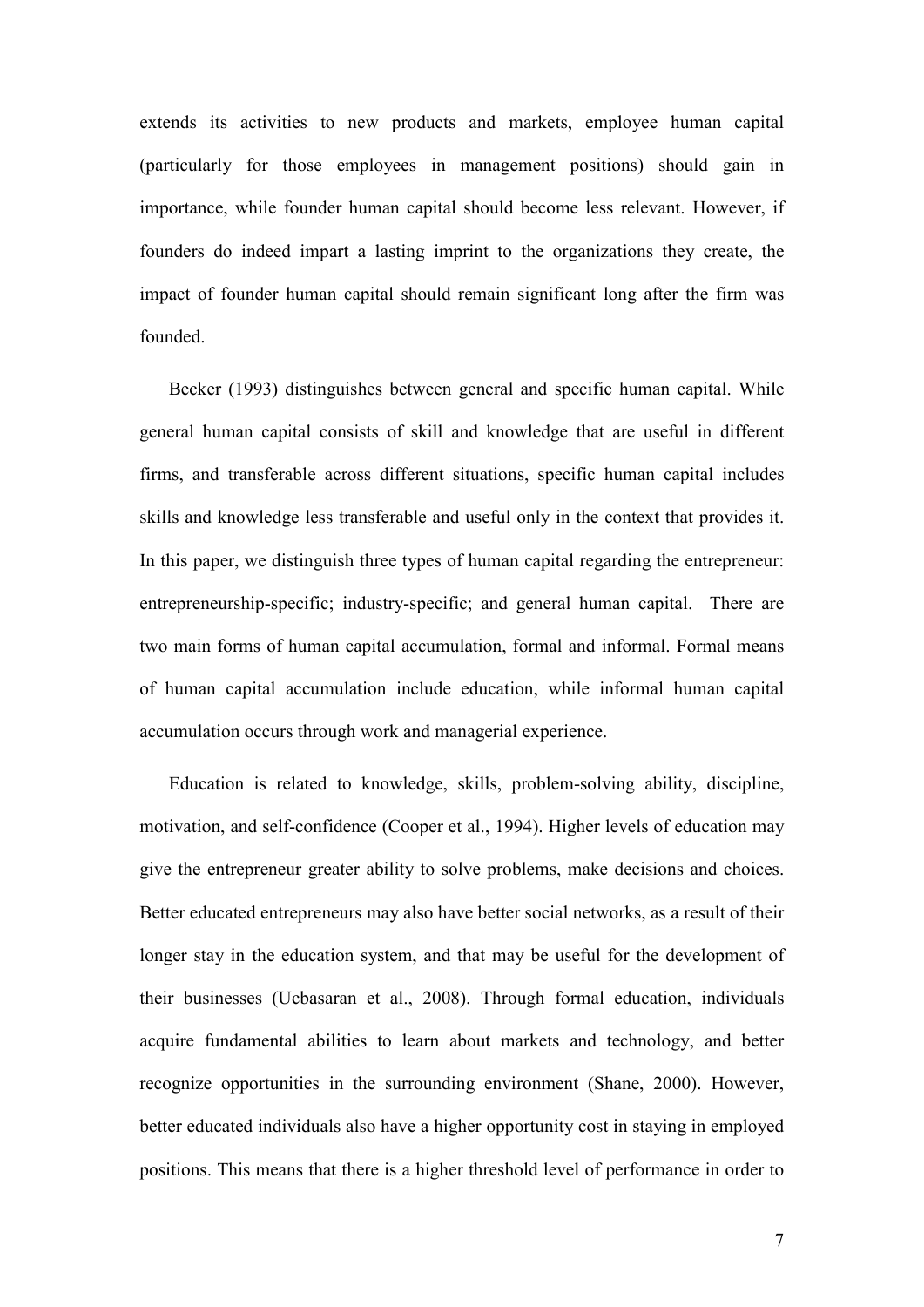stay with a business, which can lead to a negative or non-significant relationship between education of the entrepreneur and survival of the firm (Cooper et al., 1994). Sluis et al. (2005) conclude that entrepreneurship performance, regardless of the performance measure used, is significantly and positively affected by formal schooling. Results obtained by Bosma et al. (2004) also reveal that better educated entrepreneurs make larger profits. This reasoning suggests the following hypothesis:

H1: The higher the level of education of the Business Owner the better will be the performance of the firm.

The concept of entrepreneurial human capital is implicit in a number of studies of new firm success. These studies examine the effects on the likelihood of survival of different features such as the founders' education, career history, family and occupational background (Boswell, 1972; Bates, 1985, 1990; Preisendörfer and Voss, 1990; Brüderl *et al.*, 1992; Cooper *et al.*, 1994; Gimeno *et al.*, 1997; Dahl and Reichstein, 2007). In this paper, we consider entrepreneurial human capital to be composed of experience in management and experience as a business owner. Management know-how embodied in the entrepreneur can be a central resource for a new venture, since founders usually play an important role in the structuring and management of new businesses. Knowledge of how to manage a business has a strong tacit form and can be gained informally by observing and making business decisions. Management know-how of the entrepreneur may therefore result both from previous business ownership experience and experience as a paid employee performing managerial and supervision tasks. Business ownership and managerial practice provide the individual with experience in leadership situations and the necessary skills to organize new businesses (Shane, 2000; Eckhardt and Shane, 2003). In addition, people who have performed managerial duties are more likely to be better positioned

8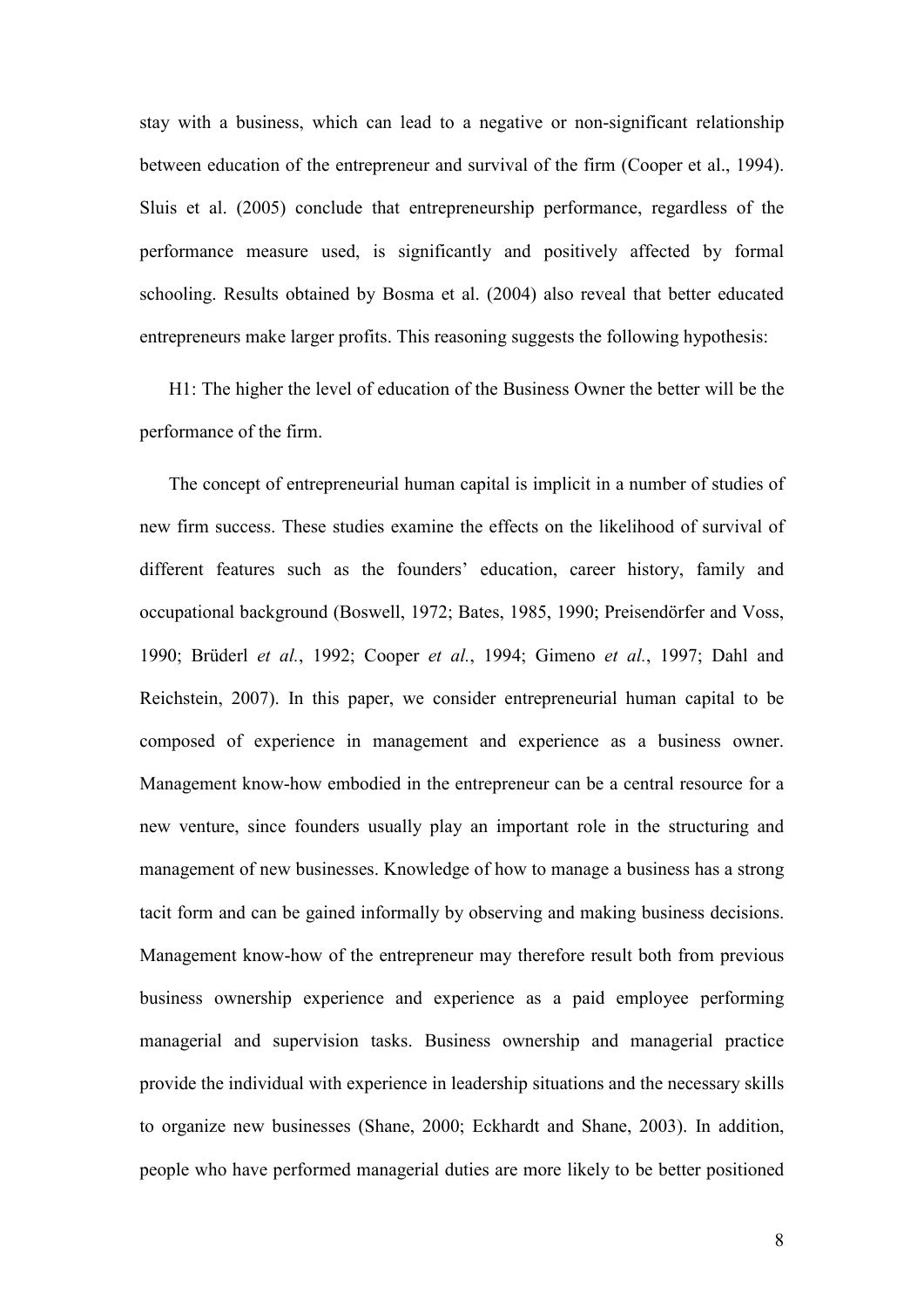to detect opportunities and raise capital (Colombo *et al.*, 2004). Thus, we derive the following hypothesis:

H2: Greater entrepreneurial human capital of the Business Owner will positively affect firm performance.

In addition to managerial know-how, the availability of know-how specific to the industry may be an important determinant of success for a new business. Industryspecific knowledge may come from previous experiences working in the same industry. This is knowledge that is strongly tacit and cannot easily be transferred from the people so endowed. Business owners who have worked in the same industry probably have obtained industry-specific human and social capital, i.e. knowledge of the specialized market and technology, plus a network of professional and social contacts that facilitate the acquisition and management of both technical and human resources. In addition, people who have worked in the industry may have already established relationships with customers, suppliers, or stakeholders. This experience provides access to knowledge on markets, products, processes and technology that are specific to the sector. Previous research has shown that experience of the business owner in the same industry in which he starts the new businesses improves firm performance (Bosma *et al.*, 2004, Baptista *et al.*, 2007). We then formulate the following hypothesis:

H3: Industry specific experience of the Business Owner will affect firm performance positively.

A number of authors pointed out that a firms' knowledge resides in its human resources (Grant, 1996; Conner and Prahalad, 1996) and it is the firm's human capital that provides the basis for sustained competitive advantage arising from activities

9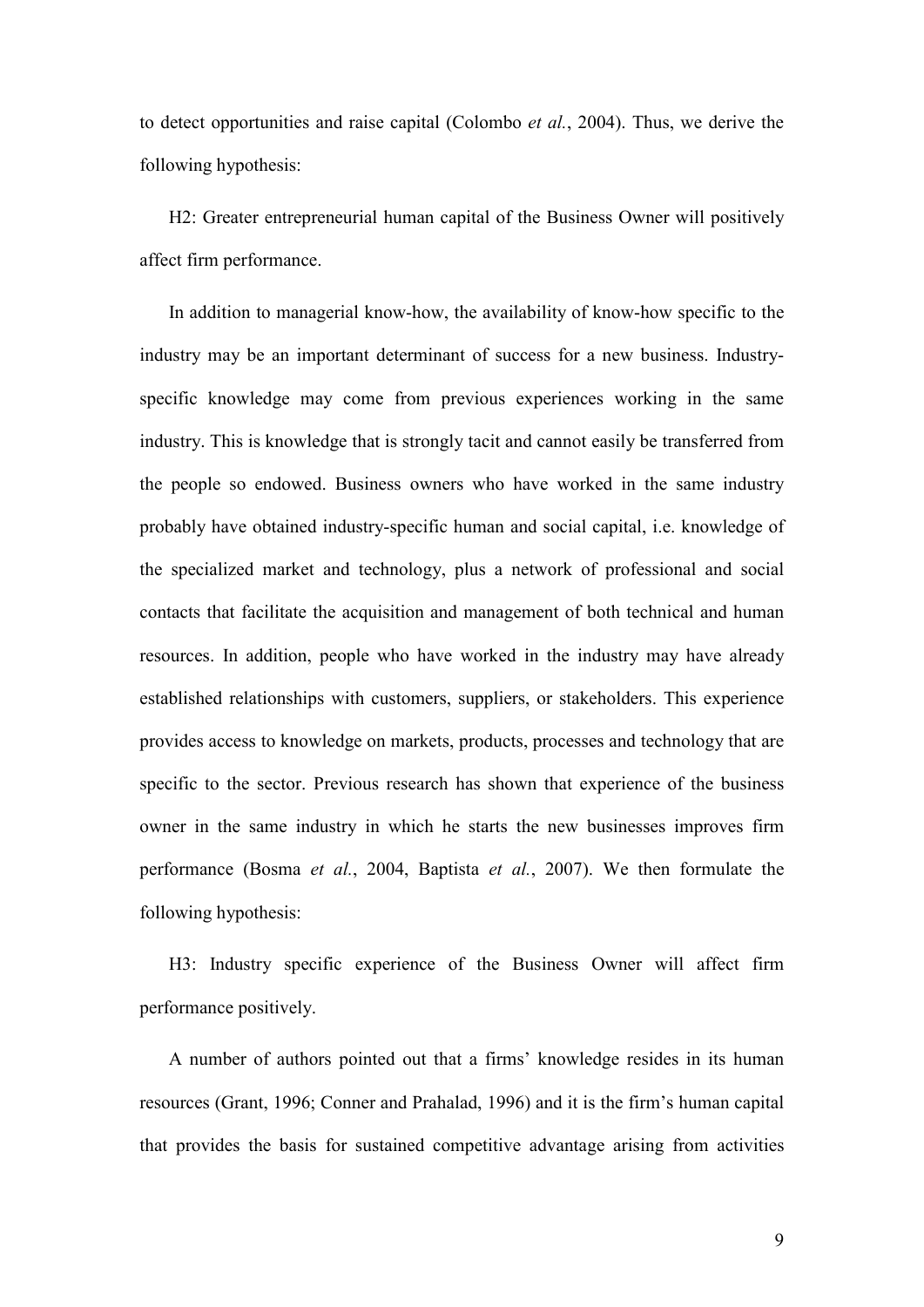involving the use of complex technology (Youndt et al., 1996). Grant (1996) states that knowledge exists within individuals and that an important way to acquiring knowledge and develop the ability to generate new knowledge is through formal education. This suggests that schooling is an indicator of the quality of human capital. Mata and Portugal (2002) argue that the education of a firm's workforce can be regarded as a measure, albeit imperfect, of firm-specific resources and capabilities. Dahl and Klepper (2007) find that employees hired by the business owners in the earliest stages of business formation are a key element of future firm success. As they suggest, more talented labor can develop ideas, such as organizational methods or innovative concepts, leading to increased firm performance. Thus it is not only the characteristics of the founders that matter for the success of new firms, but also who they hire.

We distinguish four types of human capital regarding the firms' workforce: general education; specialized training; managerial experience; and industry-specific experience. Firms with more college graduate employees should perform better, have greater chances of survival, and be better able to attract investment. Hence, education is an indicator of the quality of general human capital (Brüderl et al., 1992). We therefore expect that firms with greater levels of employee human capital should have a greater probability of survival. Thus, we test the following hypothesis:

H4: Education of the firms' employees will affect firm's performance positively

In addition, we distinguish those who perform highly specialized activities from the total workforce. New firms who have more highly qualified personnel will be better able to develop knowledge and competences that will enable them to survive and perform better. Accordingly, we derive the following hypothesis: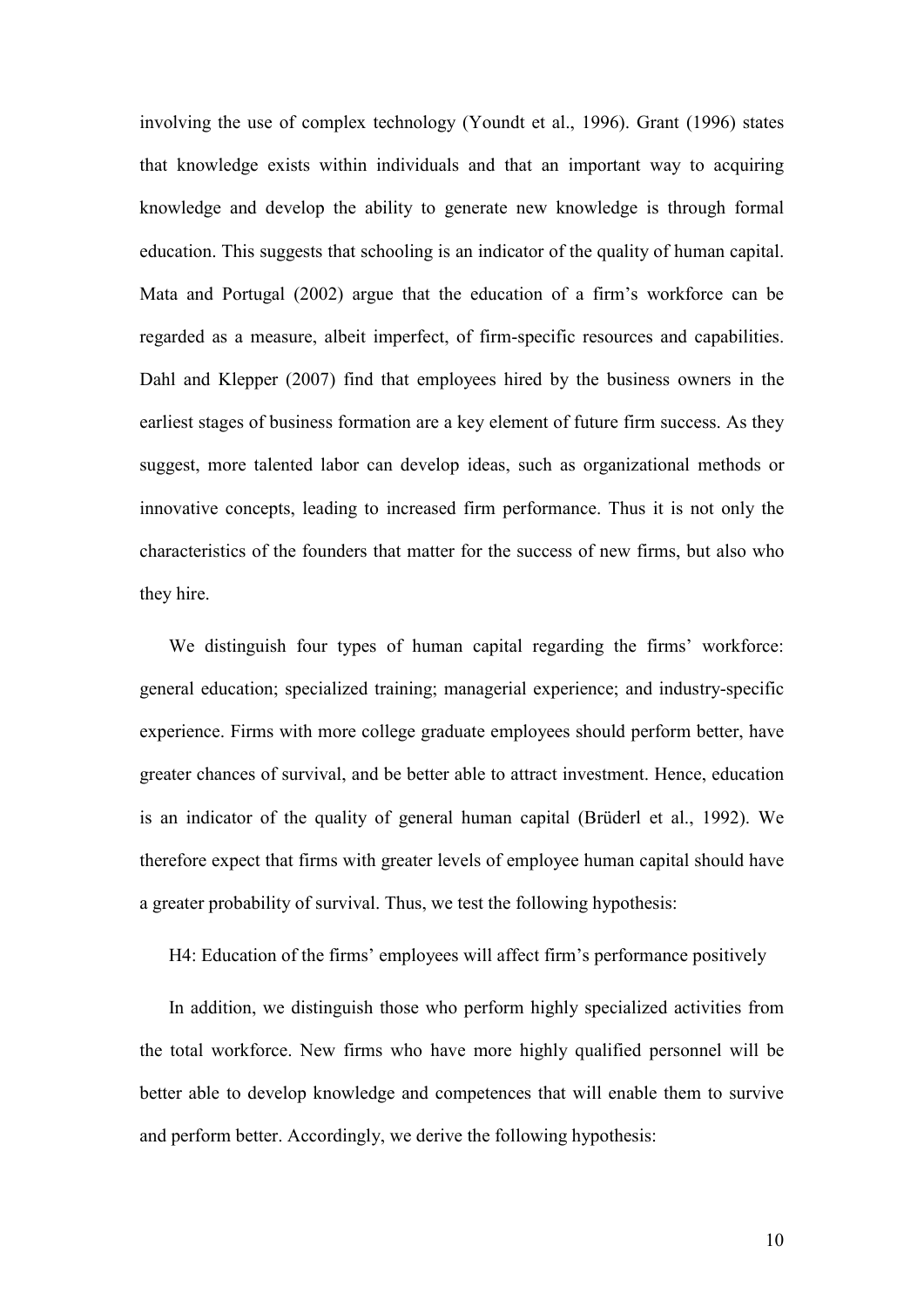H5: Level of specialization of the firms' employees will affect firm performance positively

Adding to the managerial experience of the entrepreneur, a new business will benefit and increase its chances of success by having management know-how available through the employment of people who embody this kind of tacit knowledge (Cooper et al., 1994). Employees with managerial experience should be better able to perform supervisory duties and to organize tasks in a more efficient way. Thus, we put forward the following hypothesis:

H6: Managerial experience of the workforce will affect firm performance positively

In line with managerial experience, firms with greater availability of know-how specific to the industry will benefit from greater knowledge of products and processes, as well as of consumers and suppliers, and thus will be better prepared to face the market. The lack of industry-specific know-how is a major determinant of the "liability of newness," which presumably arises because of a lack of stable supplier and customer relationships, inadequately developed internal processes, and problems in acquiring resources (Stinchcombe, 1965). Thus, we formulate the following hypothesis:

H7 – Industry specific experience of the workforce will affect firm performance positively.

### **2.2. The effect of initial and current conditions on performance**

Business conditions at the time of start-up may affect the likelihood of survival of a firm not just during its first few years, but also later in its lifetime. Initial decisions by entering firms may not be easily changed, thus having an effect on firm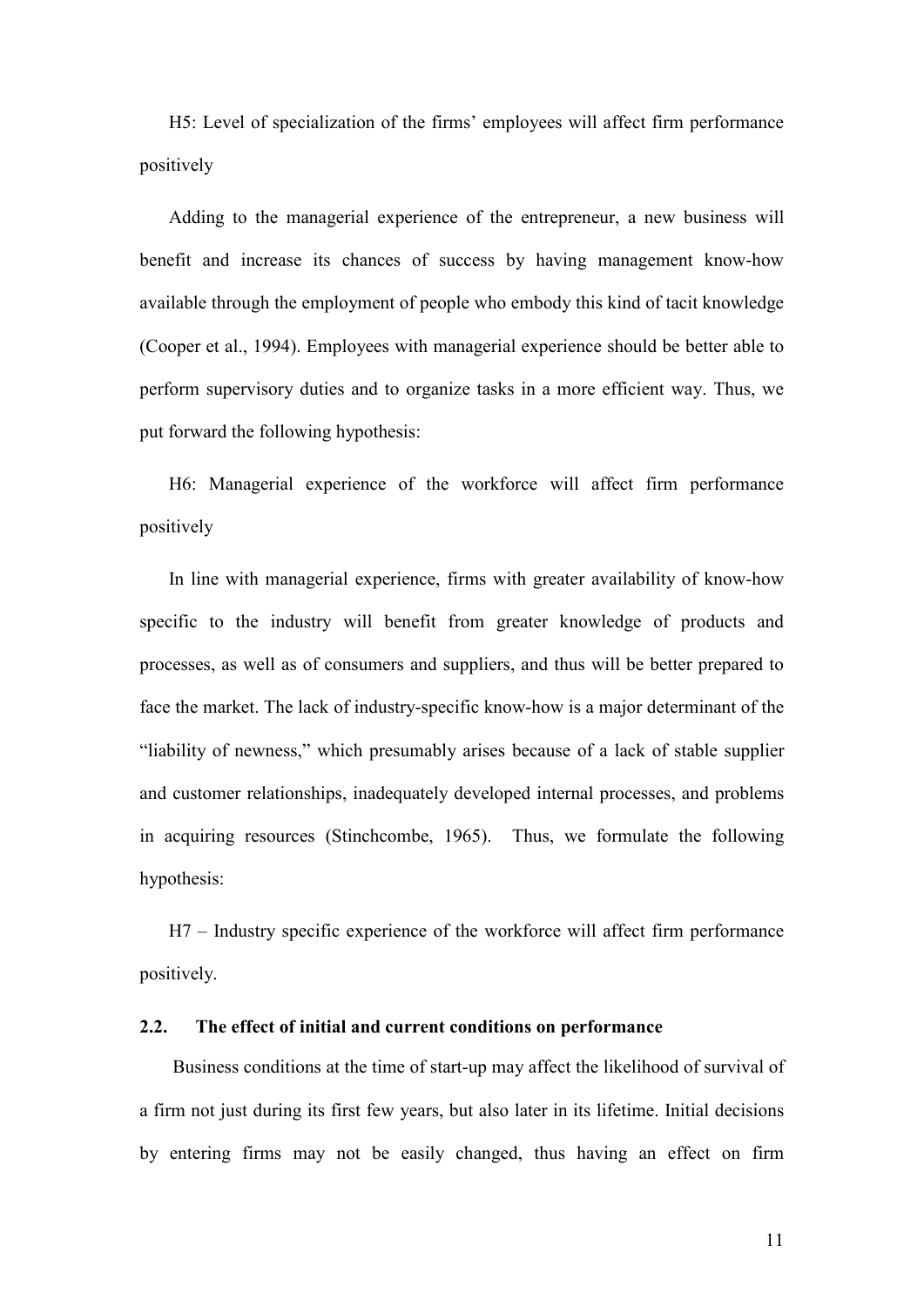performance that extends through time. In particular, entry size is likely to reflect the beliefs held by firms about their ability to compete. Jovanovic (1982) argues that new firms start small and gradually adjust capacity as the initial uncertainty about their own efficiency gradually disappears. Each period that the firm survives, it learns more information concerning its true efficiency. Using this new information, the entrepreneur revises his beliefs concerning expected future profits. If the new information implies very poor future performance, then the entrepreneur will choose to leave the industry. Frank (1988) argues that the scale of initial operation offers evidence as to the beliefs held by the entrepreneur. Entrepreneurs with more optimistic expectations of success should enter at larger scales and be willing to endure poor performance for a longer time. Also, firms may be precluded from adjusting initial decisions due to the existence of adjustment costs. These costs are not solely financial and may reflect technological conditions requiring a minimum scale of operations, and difficulties in reducing personnel. Hence, initial conditions may influence a firm's performance for a long time. In particular, the fact that a firm survives for a long time does not necessarily reflect good performance.

Several studies confirm the impact of initial conditions on the performance of organizations. Eisenhardt and Schoonhoven (1990) argue that founding team decisions permanently affect firm performance. Cooper et al. (1994) found that the initial stocks of financial human capital were good predictors of firm performance. Studies of survival, including Brüderl et al. (1992); Audretsch and Mahmood (1994); Sharma and Kesner (1996); Geroski et al. (2007) and Baptista et al. (2007), found start-up conditions significantly affect survival chances.

Most specifications of survival/exit models including founding conditions do not make provisions for the possibility that their effect on survival might change in the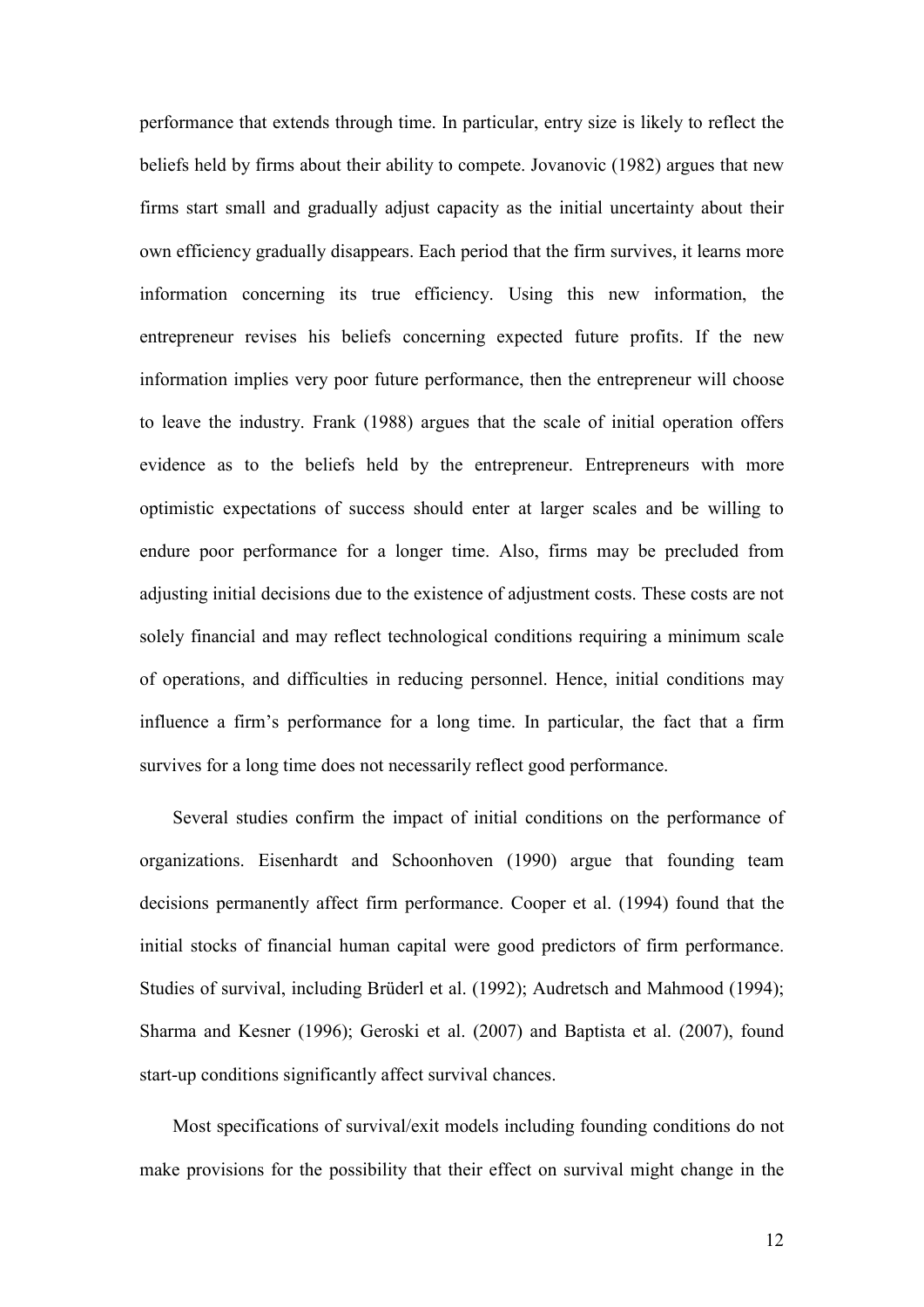years after birth. Mata et al. (1995) estimate a model of survival using initial and current size simultaneously, finding that both coefficients were significant, and the one associated with current size is greater in magnitude. The effects of founding conditions on firm performance were found to be increasingly important over time by Eisenhardt and Schoonhoven (1990), but not so by Bamford et al. (1999). In both studies the proportion of total variance explained by the model was used as the main criteria to judge the impact of founding conditions. At start-up the human capital of the entrepreneur is usually a determinant of firms' performance (Bosma et al, 2004). In addition, early hiring decisions of new firms will influence their performance and will be difficult to change once the firm is older. Therefore we formulate the hypothesis:

H8: Start-up conditions affect firm performance throughout its entire lifetime.

## **3. Measuring performance**

#### **3.1 Survival**

The firm survival is the first measure of performance considered in this study. The estimation of survival models is conducted using semi-parametric proportional hazard models of the type proposed by Cox (1972). This method allows the analysis of the duration of samples of firms that belong to different cohorts, thus allowing for the identification of the lifetime of firms, even though they have different time origins. In addition, this methodology is suitable to work with right-censored data (Hosmer and Lemeshow 1999). Our model incorporates the main features of discrete duration models as described by Lancaster (1990), where the logarithm of the probability that a firm exits at time  $t$ , given that it survived in  $t-1$ , is explained by a vector of covariates *x* plus a set of parameters identifying the baseline hazard function, according to the following specification: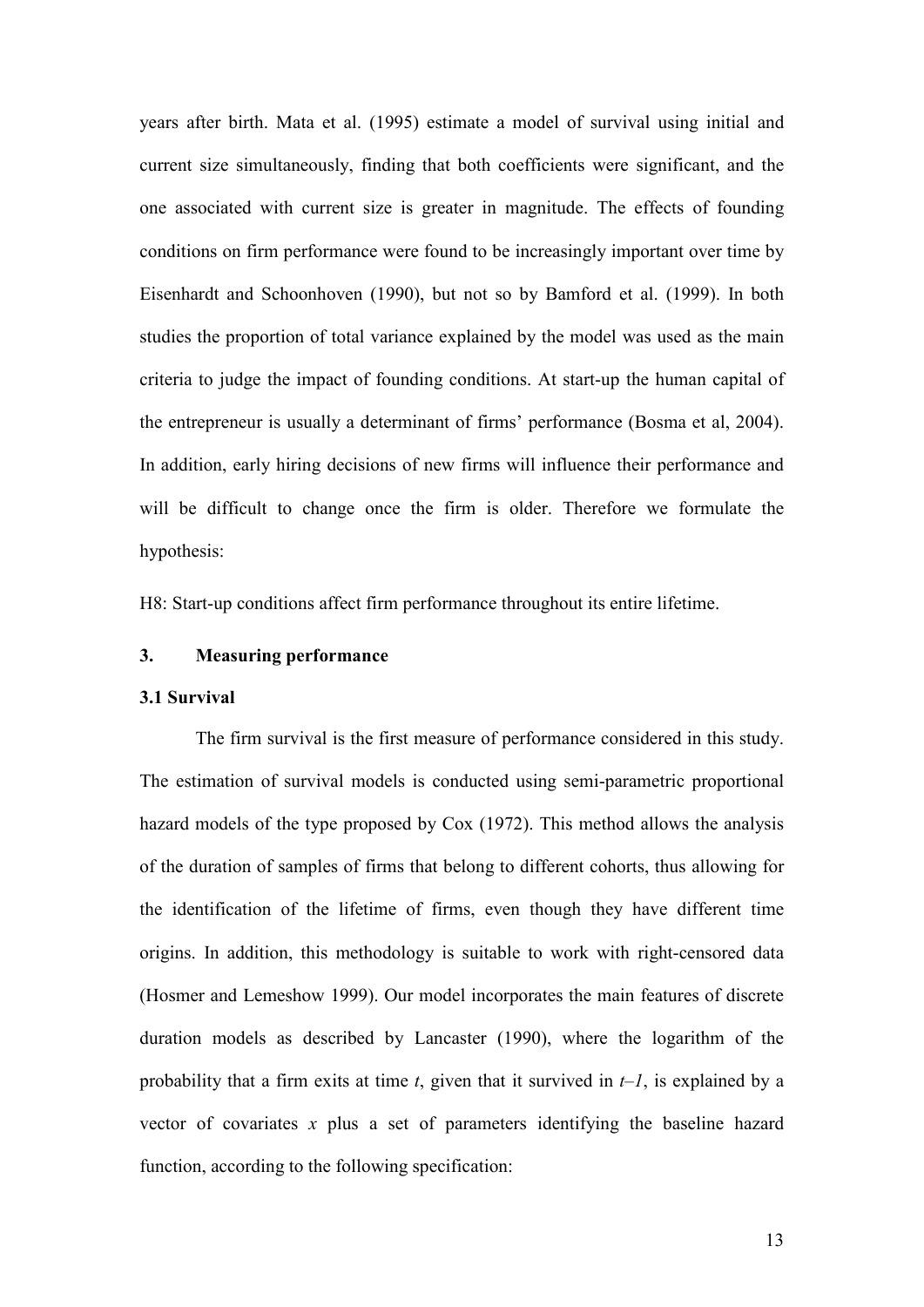$$
\lambda(t \mid x) = \lambda_0(t) \exp(x\beta) \tag{1}
$$

The use of the partial likelihood function does not require that the baseline  $\lambda_0(t)$  has to be specified, which allows to obtain estimates for *β* and avoid the risk of misspecifying the baseline hazard function.

Different specifications of equation (1) can be written depending on the beliefs on what causes exit (Geroski *et al.*, 2007). One of the simplest versions of (1) is a model where *x* is a vector of variables which describe the current idiosyncratic and market conditions facing every firm which operates in the same market, which we will denote by  $x_t$ . Using  $x_0$  to denote founding conditions leads to the following equation:

$$
\lambda(t \mid x) = \lambda_0(t) \exp(x_t \beta + x_0 \gamma) \tag{2}
$$

With the use of this equation the impact of the start-up conditions on survival is studied through the estimation of parameters γ.

Since we have a panel, and variables that can change their value throughout time, we can consider a model where the covariates interact with any function of time, such as in the following expression:

$$
\lambda(t \mid x) = \lambda_0(t) \exp(\gamma x_0 + \delta x_0 t) \tag{3}
$$

This estimation of the hazard ratio allows observing the effect of founding conditions throughout time.

#### **3.2 Sales**

A second measure performance or success of firms is the yearly sales of the firm. One of the issues concerning firms' sales is that we only observe sales until the firms exit the database. Firms can exit the database because they choose to exit, because they fail or because they have been merged or acquired by another firm. In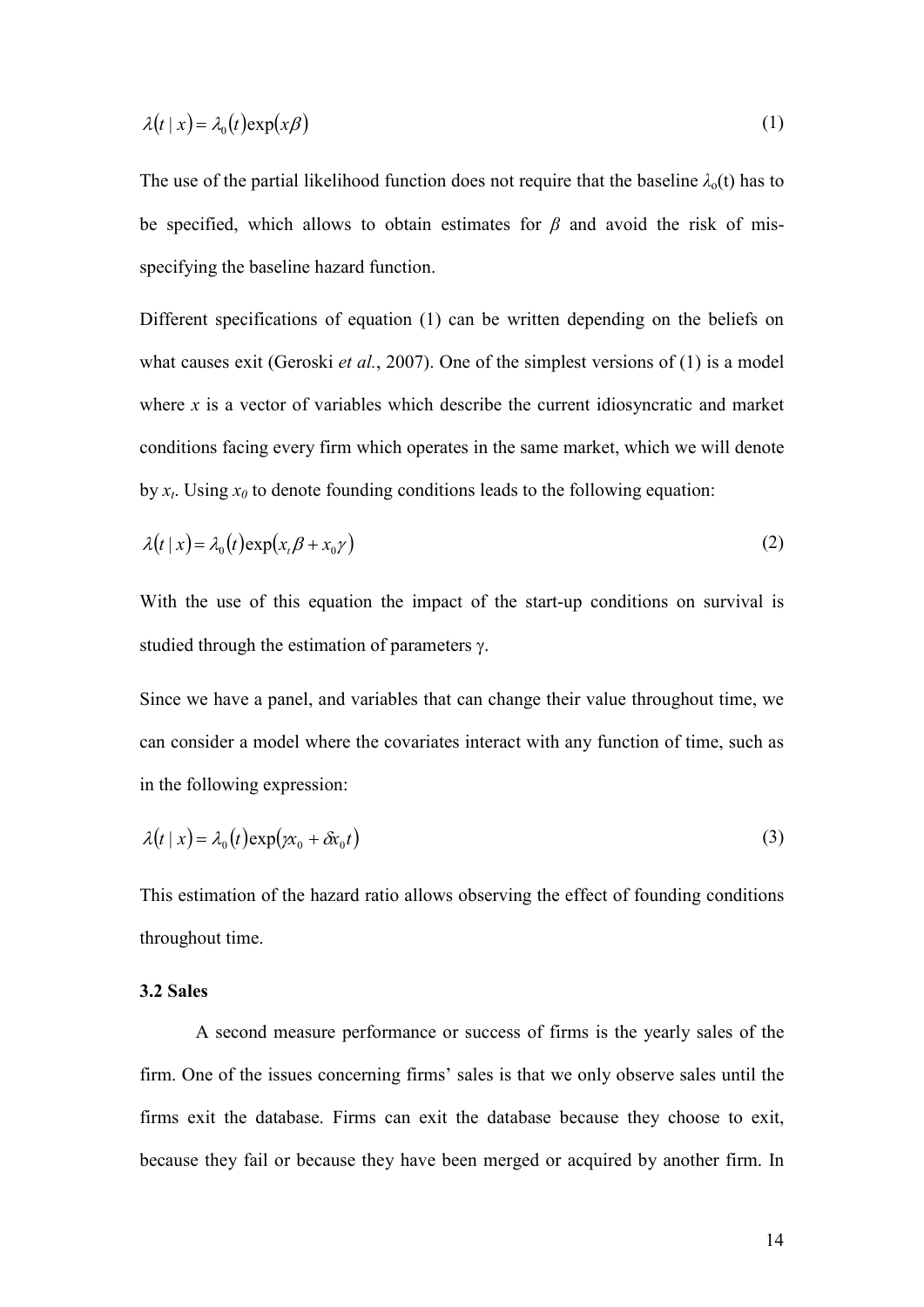addition, firm survival does not necessarily imply economic performance, which implies that even though firms survive they may not be have a better performance in terms of their sales (Gimeno *et al.*, 1997). Nevertheless, profits may be seen as a criterion for survival, and there might be a selection for firms who survive. We use pooled and fixed effects estimations, and test for selection on exit. We start by estimating a pooled least squares regression:

$$
S_{it} = \alpha + X_{it}\beta + u_i \qquad i = 1, 2, ..., N \qquad (4)
$$

where  $S_i$  is the logarithm of sales for firm  $i$ ;  $X_i$  is a vector of characteristics of the firm including the education variables, the entrepreneurial human capital variables, industry-specific human capital variables, firm characteristics, and the macro-levels variables. This regression can show us if the human capital variables have an effect in determining the sales of each firm. However, a pooled ordinary least square regression does not allow us to capture the variations over time, or to control for firm unobserved heterogeneity that may affect the dependent variable.

Since we have a panel of firms, we can correct for firms' unobserved heterogeneity, using a fixed-effects estimation, as follows:

$$
S_{it} = \alpha + \beta X_{it} + a_i + \mu_{it} \qquad i = 1, 2, ..., N \qquad \text{and} \qquad t = 1, 2, ..., T \qquad (5)
$$

where  $a_i$  is the unobserved individual effect, and  $\mu$  is the error term uncorrelated with each explanatory variable across all time periods. In this case, time *t* equals the age of the firm after entry.

#### **4. Data**

The main source of data used for empirical estimation in the present paper is the Quadros de Pessoal (QP) database, gathered by the Portuguese Ministry of Social Security on the basis of annual mandatory information submitted by firms. This is a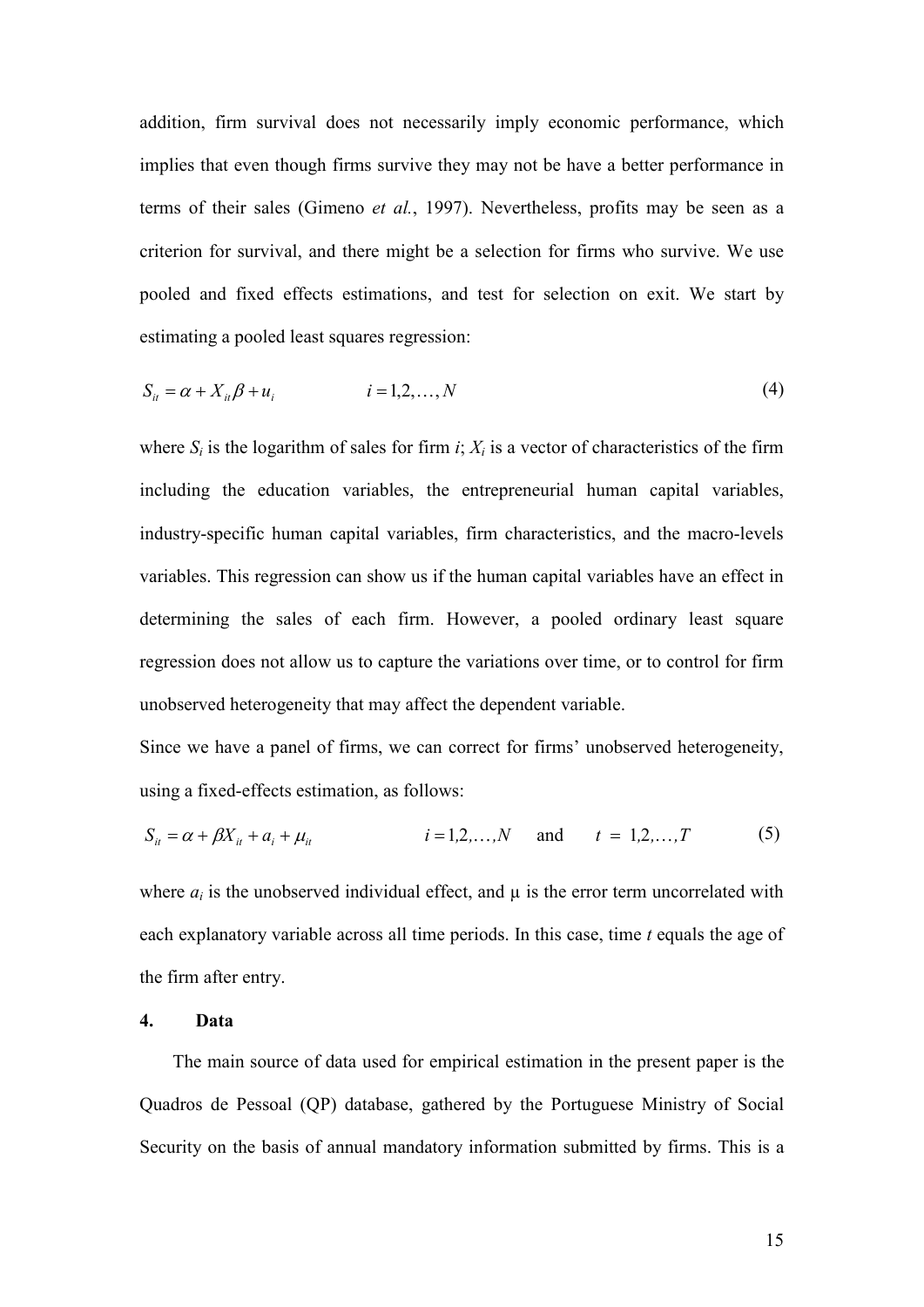longitudinal matched employer-employee database which includes extensive information on all private firms, establishments, workers and business owners in the Portuguese economy since 1982. There are on average over 145 thousand firms, 170 thousand establishments and two million workers in each annual return which are fully linked through the use of a unique identification number, thus allowing for the recognition of both new entrants and exiting firms, as well as the opening and closure of subsidiary establishments. For each firm, data are available for size, age, location, sector and number of establishments. Data on business owners and employees for each firm and establishment include gender, age, occupation, tenure, schooling, and job level.<sup>1</sup> The nature of the data set allows us to construct variables that assess the pre-entry and post-entry experience of business owners and employees, and construct cumulative experience variables.

We follow firms that started their activity after 1991. Given that we observe entry by the existence of new identifiers in the yearly data, we use data from 1991 to 2003 to make sure that entry in the data base truly corresponds to market entry. We identify entry by observing the appearance of a new firm identification number in the data set.<sup>2</sup> Firm failure is identified by permanent exit from the database. In addition, we consider only firms who started with 50 employees or less since most new firms are small (Cabral and Mata, 2003). In addition, our data does not allow controlling for mergers and acquisitions, and limiting our analysis to small firms is a way to guarantee that we are only observing new firms.

We followed the OECD classification of knowledge based industries, aggregated by technology level, which is defined as the sum of high technology and medium-high

-

<sup>&</sup>lt;sup>1</sup> See Cabral and Mata (2003) for a description of the quality and coverage of the data.

 $2$  As an additional control we compare entry date with the lowest employee admission date and considered a true entry if the admission date did not differ for more than two years from the firms' entry date identified.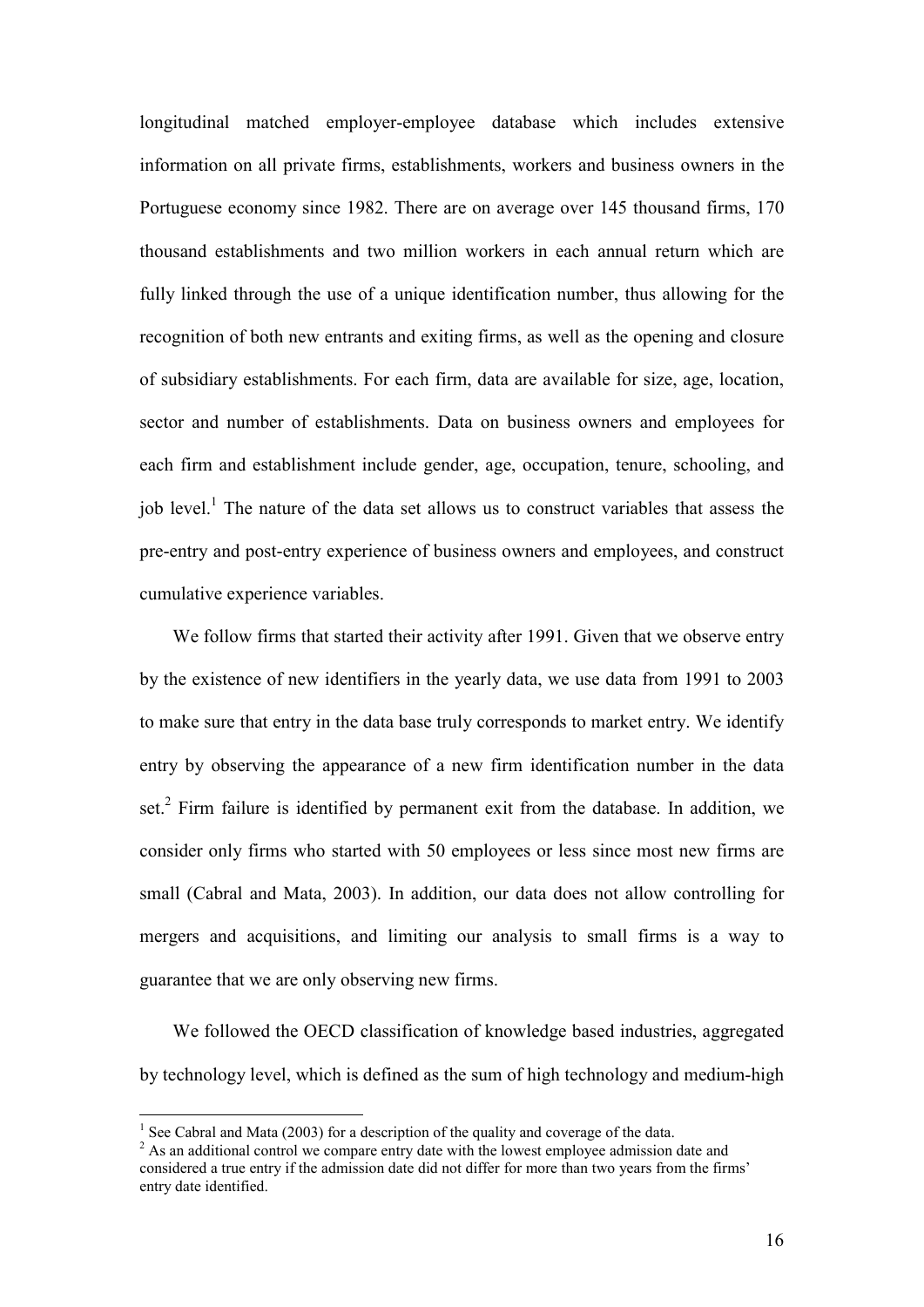technology manufacturing, post and communications, finance and insurance and business services (OECD, 2002).

#### *Variables*

The descriptive statistics of the variables used are presented in Table 1. To capture the human capital of the business owner, we use a set of education and work experience measures. To measure education levels of the business owners, we used a binary variable with value 1 if at least one business owner has a university degree and zero otherwise. We use two additional binary variables for business owners with a high-school diploma, corresponding to 12 years of education, and another for business owners with nine years of education, which corresponds to the compulsory education. In our data 24% of firms have at least one business owner with a university degree at start-up, 23% have a business owner with the high-school diploma and 16% the compulsory education.

> ------------------------------------------ Insert Table 1 about here -------------------------------------------

Knowledge of entrepreneurship can be acquired through direct business ownership experience. Entrepreneurial capital is proxied by measuring experience in business ownership and experience in managerial positions (see Brüderl *et al.*, 1992). We use two variables accounting for entrepreneurial capital: 1) experience as business owner, measured with a binary variable equal to one if the business owner had experience in business ownership in the previous 3 years and zero otherwise; 2) managerial experience of the business owner, measured with a binary variable equal to one if the business owner had experience in managerial positions as paid-employees, in the previous three years and zero otherwise. In our data, 46% of the business owners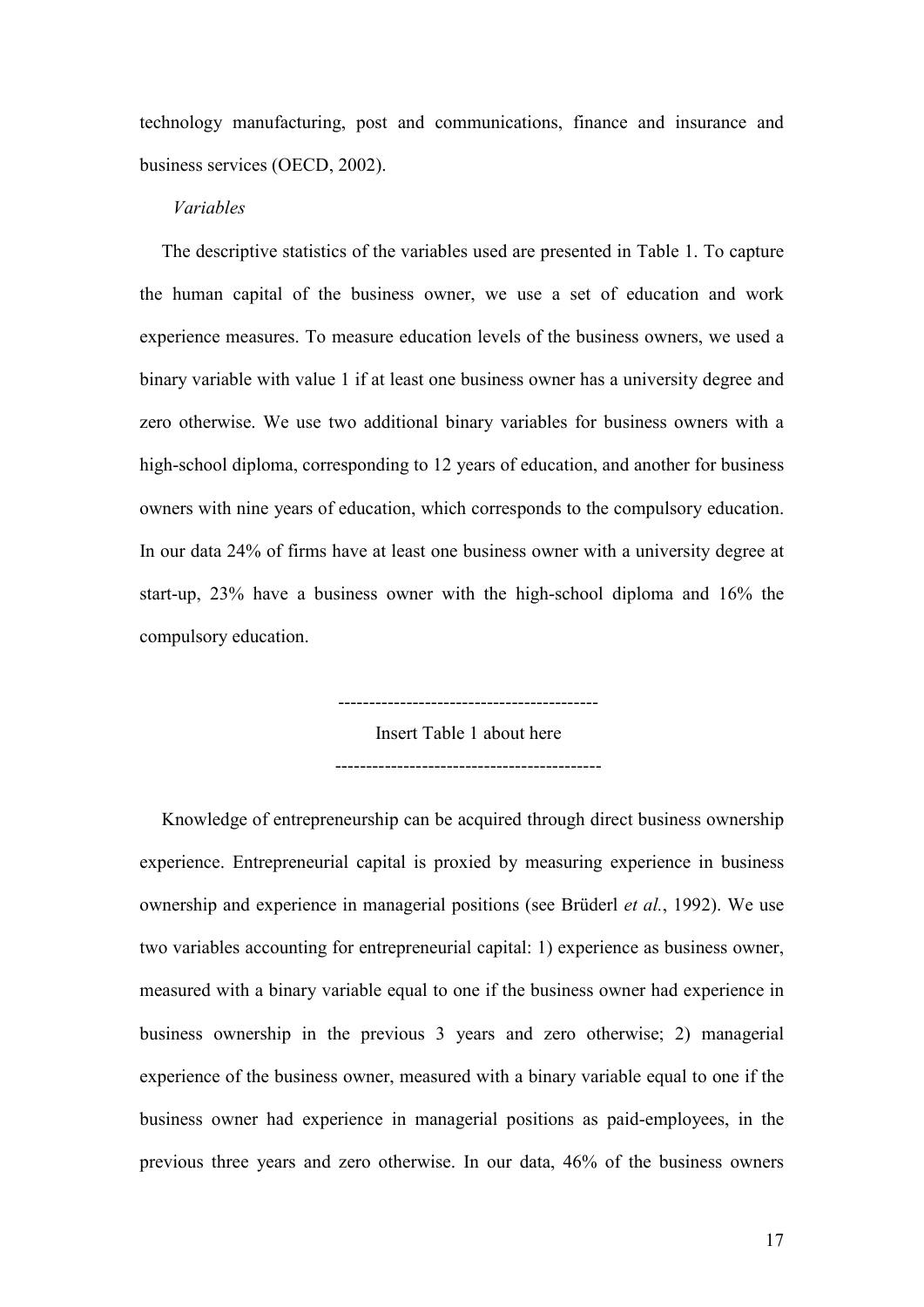started their firm with some previous recent entrepreneurial experience, confirming that many entrepreneurs are habitual, that is, tend to be business owners of more than one firm in their careers. To capture industry-specific human capital we introduce one variable: business owners sector experience, a binary variable equal to one if the business owners has worked in firms in the same 2-digit level sector in the previous three years and zero otherwise; 74% of the firms have business owner start their firms in the sector where they were working in the last three years. We also introduce the total labor market experience of the business owner, which measures the potential experience of the individuals in the labor market, and it is calculated by taking out from the individuals' age the years of education (plus 6).

To capture the human capital of the firms' employees, we use a similar set of variables. We introduce the number of employees with higher education, as a percentage of the total number of employees. As shown in table 1, firms in knowledge based sector have on average 14.8 % of employees with a university degree, value which is slightly lower at start-up  $(11.9\%)$ . As we did for the business owners, we include also the share of employees with high-school diploma (12 years of education) and the share of employees with compulsory education (9 years). To account for the ability to absorb and create new knowledge, and for the level of specialization of the firms' workforce, we use the share of employees in occupations in physics and engineering sciences, life sciences and health, as a proportion of the employees (using the ISCO-Code for occupations). In table 1 we observe that firms at start-up have on average 4.6% of these professionals amongst their workforce and that this percentage remains stable over time. To measure the employees' work experience we built a set of variables that accounts for their previous experience in other firms. We introduce managerial experience of the firms' paid employees, measured with a binary variable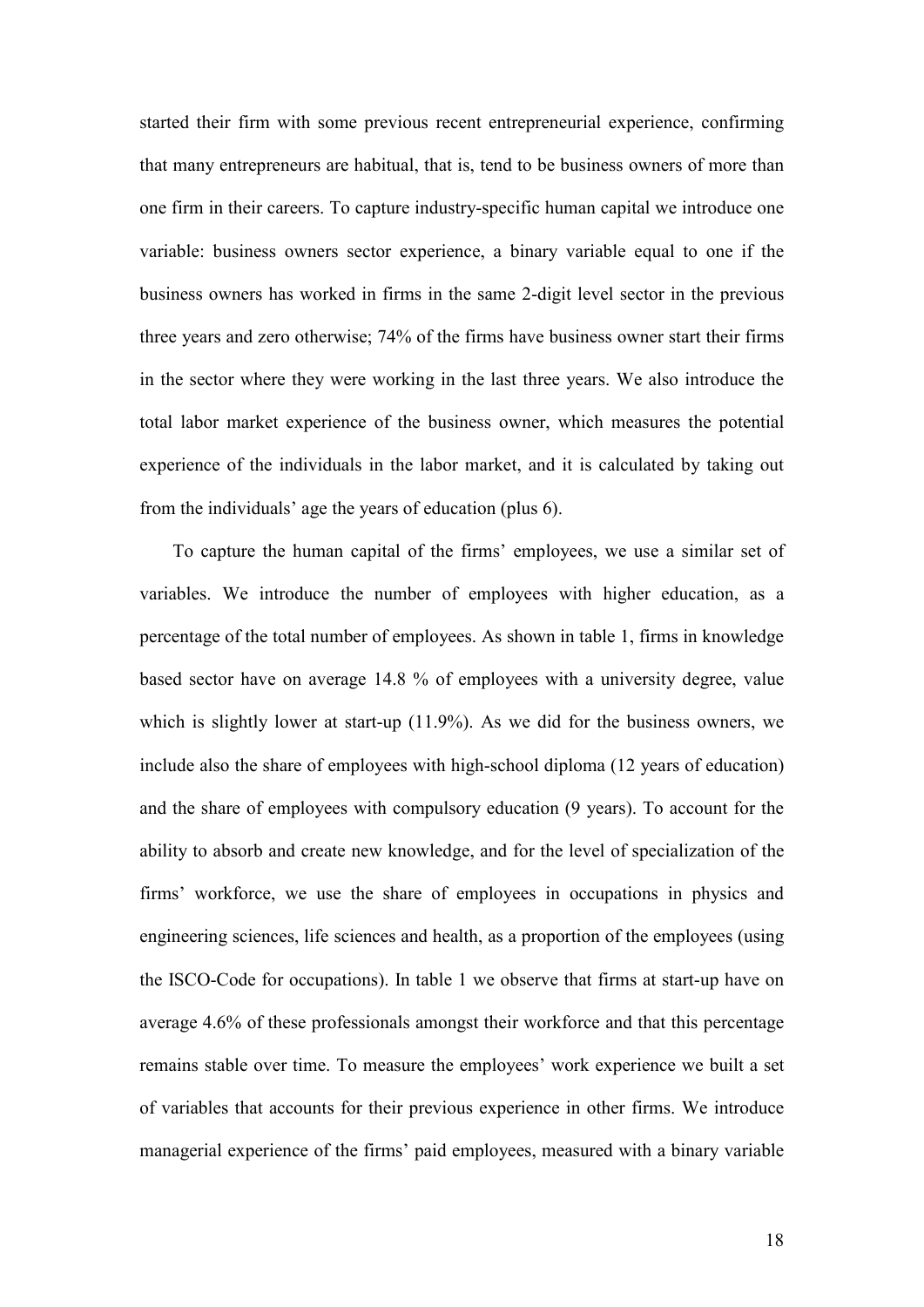equal to one if 50% of the firms' workforce had any experience in managerial positions in the previous 3 years and zero otherwise. For 88% of firms, at least 50% of the workforce has experience in managerial positions when the firm starts, and the values decrease slightly after start-up. In addition, we measure employees' sector experience, a binary variable equal to one if 50% of the firms' workforce had any experience in the same sector in the previous 3 years and zero otherwise. As observed in table 1, 85% of the firms in our data have workforce with previous sector experience at start-up.

We use a set of variables concern firm specific characteristics. The logarithm of sales is used as a measure of performance. As a measure of capital we use the share capital (or equity capital) in the firm. In addition, we include a zero-one indicator for firms that have some share of foreign capital, given that the existence of foreign capital is likely to influence the human capital of the firms. We use as industry specific variables a zero-one indicator to distinguish manufacturing firms from services, and the minimum efficient scale (MES) of the sector, to control for industry specific characteristics. The larger the MES in an industry the higher is the cost of adjustment for new firms, leading to lower survival probabilities. To take in account macroeconomic conditions, the yearly unemployment rate was introduced.

## *Survival Rates*

We have 25,480 firms in our dataset, for which the average duration of life is 3.1 years. Since the available data run through until 2003, information is right-censored. The survival rates of firms in our sample are presented in Figure 1. Observation of figure 1 shows that there are differences in the survival chances of firms that have a business owner with a university degree and firms that do not, and that these differences are persistent over time. For example, after two years 60% of the firms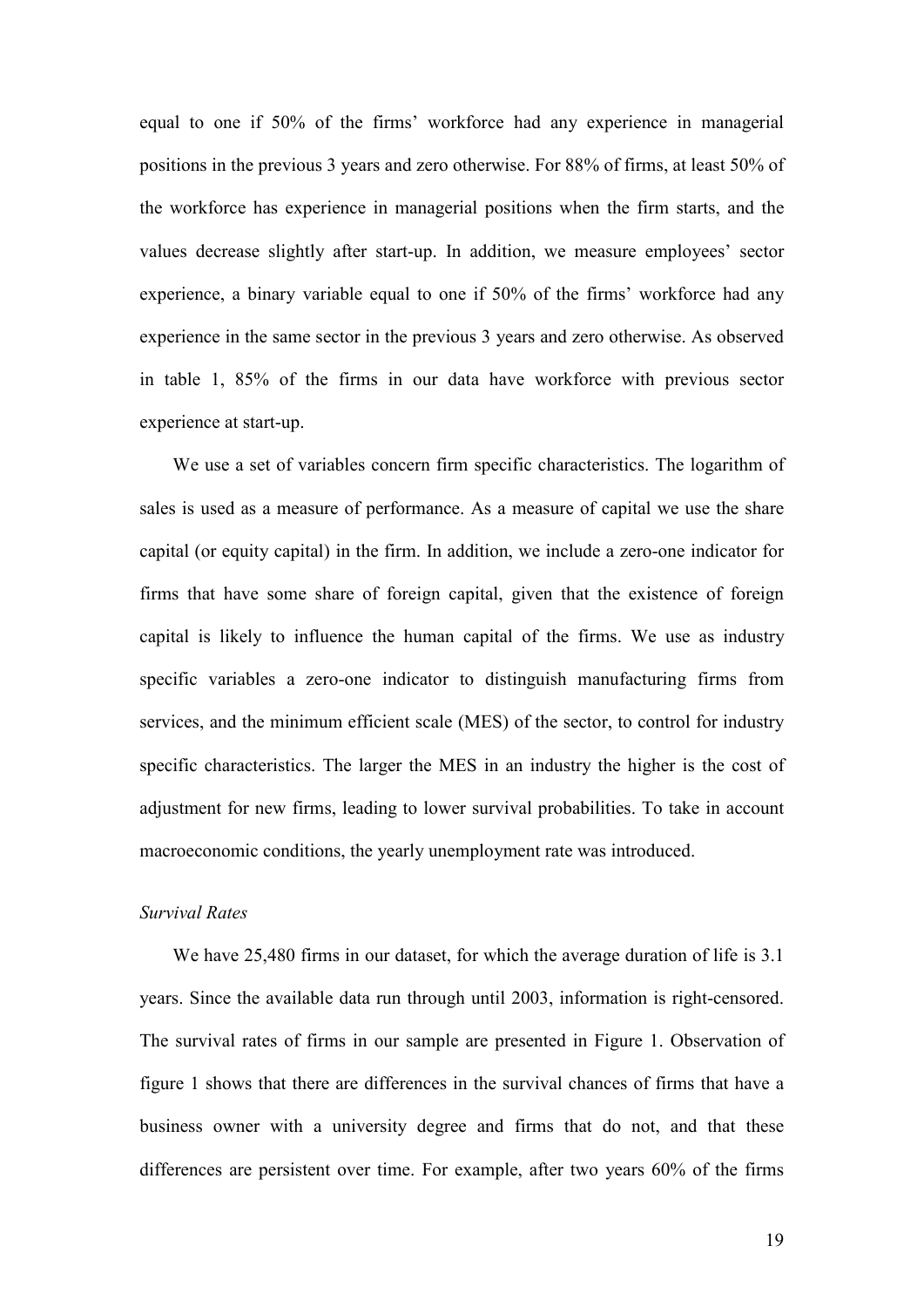with a business owner holding a university degree have survived and 50 % of firms without business owners holding a university degree have survived. Figure 1 also shows that firms that have more than 50% of paid-employees with a university degree present higher survival chances than firms with less educated employees, however this difference seems to decrease over time. The difference is not so clear when considering firms with more than 50% employees in occupations in physics and engineering sciences, health and life sciences, for which survival rates tend to be similar to firms who have fewer employees with those skills. Still, there is a slight advantage in survival rates of firms with more specialized amongst their workforce.

Insert Figure 1 about here

-------------------------------------------

------------------------------------------

#### **5. Results**

We estimate the Cox regression to assess the effect of human capital on the exit hazard rate of new firms in knowledge based sectors, using the current and initial values of the variables (as in expression (1) and (2)). We also estimate a Cox model where we introduce an interaction with time (as in expression (3)). In addition, we use the sales volume as a dependent variable to explain growth of firms in terms of sales, and run pooled and fixed effect estimations (according to expressions (4) and (5)).

#### *Exit Hazard Rate*

Table 2 present results obtained for the probability of exit, estimated with Cox proportional hazard, where the initial conditions of all variables are used. Results in this table indicate that the education of the business owner improves significantly survival changes of firms: a business owner with a university degree at start-up is 22% less likely to exit. Experience as a business owner in last three years at start-up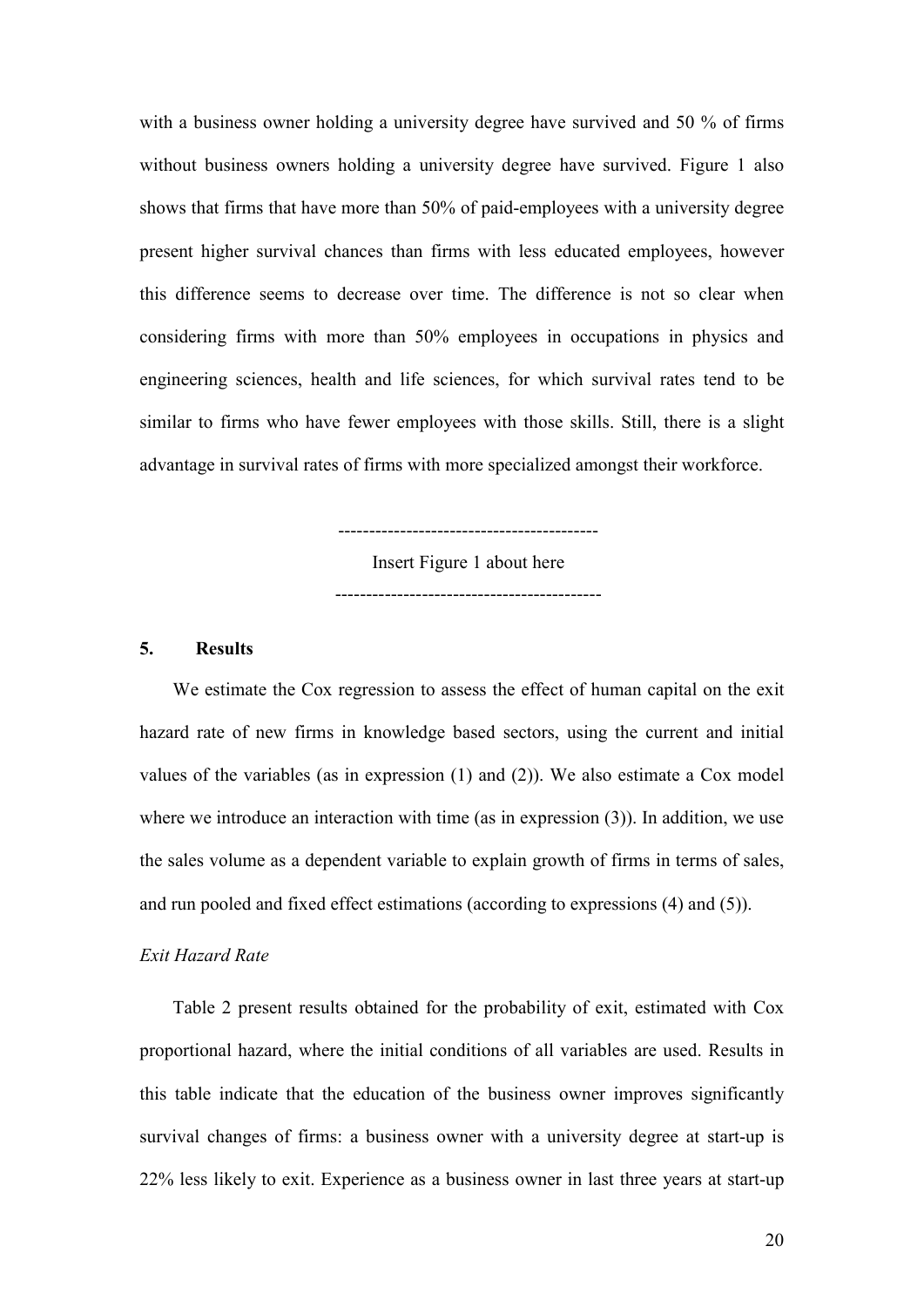increases the hazard of exit by 9%., revealing a negative effect on survival probabilities. One would expect that an individual with previous experience would have higher survival probabilities, given that he would have more knowledge on how to set up and run a business. However, the data suggest otherwise. It is possible that an experience in business ownership, even a failed one, may cause overconfidence, leading to entry mistakes (Cabral, 1997; Camerer and Lovallo, 1999; Geroski and Mazzucato, 2001).

> ------------------------------------------ Insert Table 2 about here -------------------------------------------

With respect to employee human capital, the share of employees with a university degree increases the likelyhood of exit by 0.3%. This results may be a consequence of interaction with the education of the business owner, given the evidence that for Portugal, more educated business owners tend to higher more educated employees (Baptista *et al.*, 2008). On the other hand, the variables accounting for managerial and industry specific experience revealed a negative effect on the probability of exit. Firms with more experienced workers in the sector are 17% less likely to exit, and firms with more employees with managerial experience are 84% less likely to exit. This may mean that experience of the workforce is a better predictor of survival than their specialization and education level.

In what concerns the control variables, they have the expected results. The unemployment rate as a negative effect of firm survival, as expected, higher unemployment levels leads to higher failure (Audretsch and Mahmood, 1995)

Table 3 includes in the estimation initial and current conditions. Variables relative to the business owners are only at the start-up point, since they are not likely

21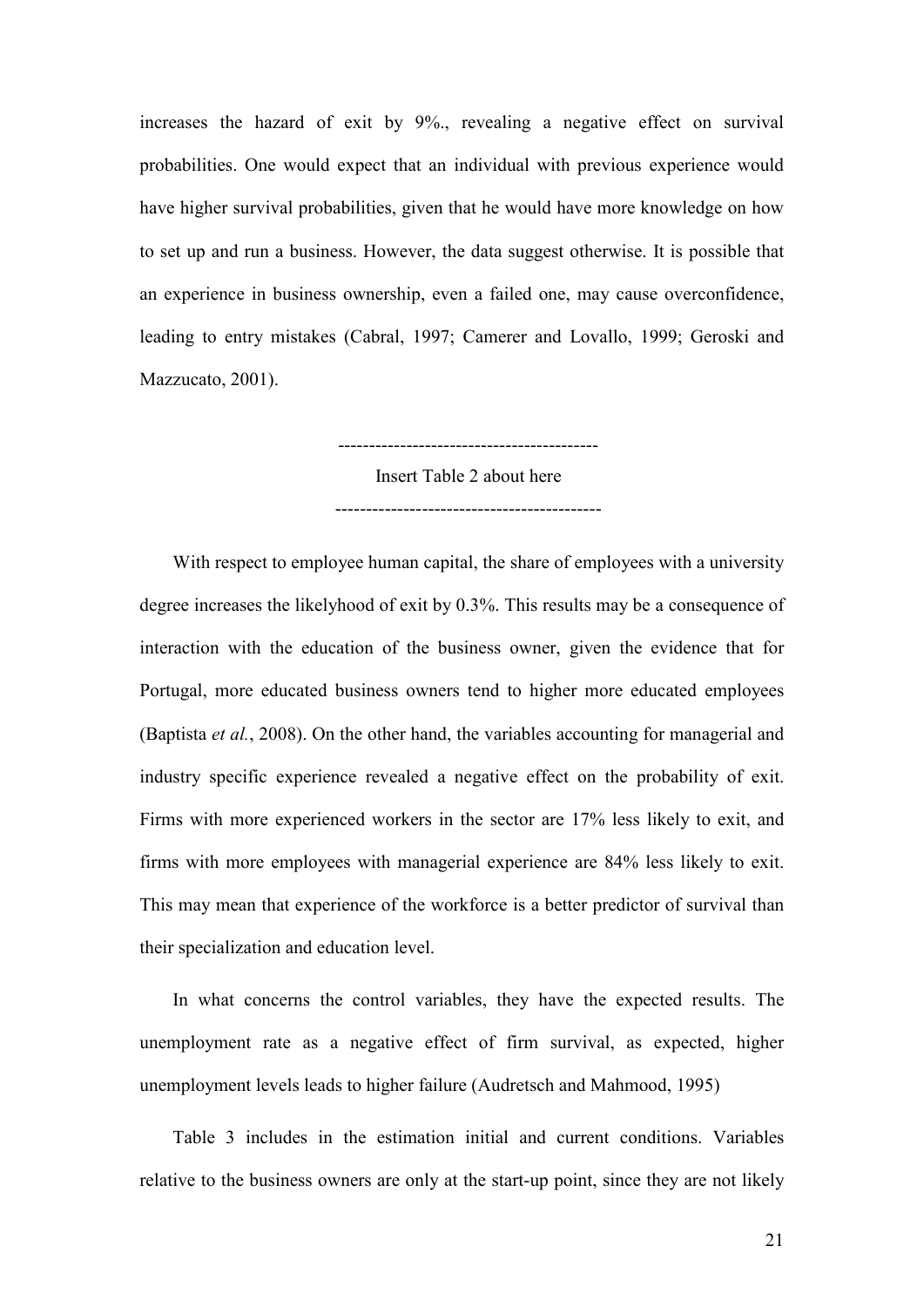to change over time. The results presented reveal that both initial and current conditions have an impact in determining the probability of exit new firms face. The current share of employees with higher education increases the likelihood of exit by 0.1%. The experience of the workforce in firms remains as a core determinant of firms' survival; firms with more experienced workers in the sector are 48% less likely to exit, and firms with more employees with managerial experience are 89% less likely to exit. In addition, macro-economic conditions play a role in determining exit of new firms. Unemployment rate increases by 6% the likelihood of exit at start-up, and this effect is even stronger when looking at the current unemployment rates.

Insert Table 3 about here

-------------------------------------------

------------------------------------------

Table 4 presents the Cox regression introducing interaction with time. The coefficients of the interaction with time will reveal if the effect of each variable will tend to disappear with time (negative coefficient or a lower hazard ratio), will tend to increase with time (positive coefficient or a higher hazard ratio), or will have no effect. In Table 4 we observe that the education of the business owner looses effect on failure when including time interaction, not revealing a long lasting effect on survival probabilities of firms. Experience as business owner reveals a positive significant effect on the likelihood of exit (28%), as in Table 2. Nevertheless, the coefficient with time interaction reveals a negative significant signal, which means that this effect tends to disappear over time.

> ------------------------------------------ Insert Table 4 about here -------------------------------------------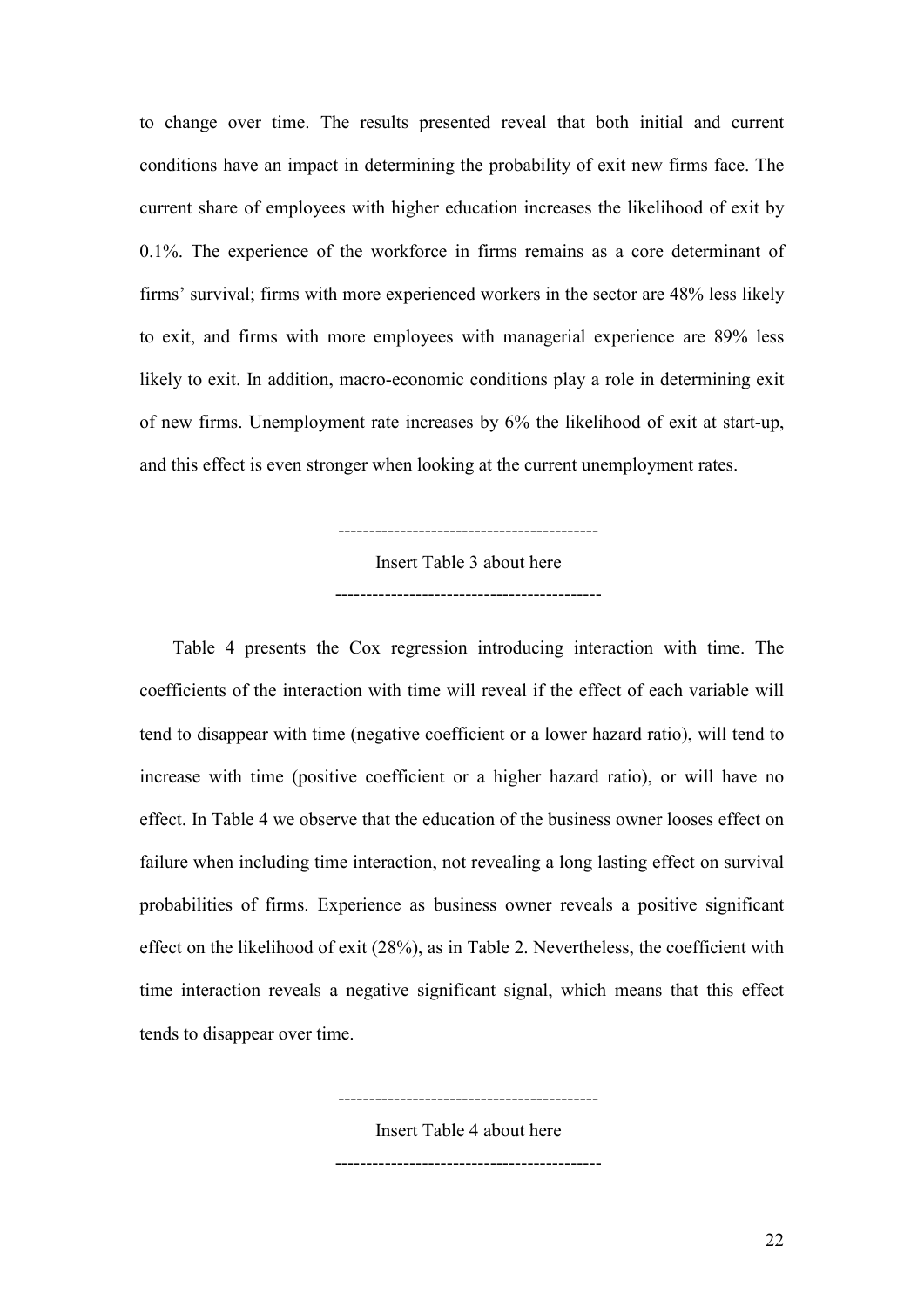The sector experience of business owners at start-up resulted in a negative coefficient, revealing a positive impact on survival probabilities of new firms in knowledge based sectors. In addition, interaction of this variable with time led to a positive coefficient, which means that the hazard ratio increases with time, and that the effect of this experience will remain over time. These results confirm the importance of experience of the business owner in the survival of firms and show that this role is maintained throughout the firms' life time, more specifically the effect of industry specific experience (Baptista *et al.*, 2007).

The results obtained for the workforce are in line with what was obtained in the simple regression of Table 2. The share of employees with higher education and in specialized professions has a positive influence on firm exit, influence negatively the survival probabilities of firms, and this effect does not remain significant over time. In this particular estimation, the share of employees in specialized occupations increases the likelihood of firm exit by 0.5%, effect which tends to disappear over time. The existence of a higher share of experienced workers, both in managerial positions and in the same sector, increases the firms' likelihood of survival significantly in all the estimations. Interaction of these variables with time show that the sector experience of the workforce remains as a determinant of survival probabilities throughout time. The results show that the characteristics of the workforce are important determinants of survival and that a very experience workforce increases the changes of survival of newly founded firms. These results confirm the importance of the firms' first employees, and the long lasting effect of hiring choices of entrepreneurs, as addressed by Dahl and Klepper (2007).

*Sales*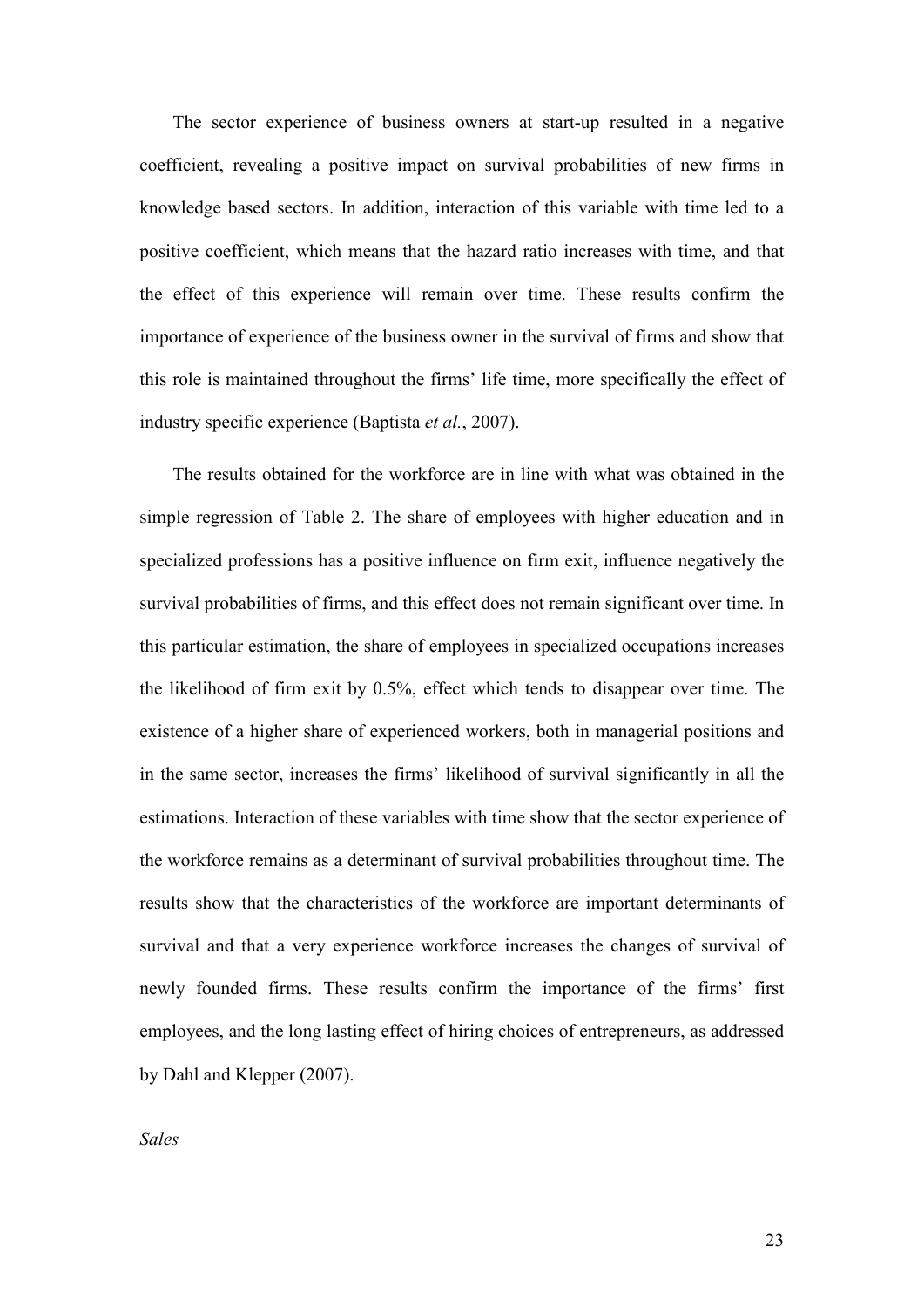In Table 5 the results of a pooled estimation with sales performance are presented.<sup>3</sup> Education of the business owner influences sales positively, meaning that firms with a business owner with a university degree have a 9% increase in sales. This result is in agreement with Bosma *et al.* (2004) who obtained a significant effect of the founders' education on firms' profit. On the other hand, existence of business owners with high-school level of education or the compulsory education leads to lower sales (a negative effect of 13 and 18%, respectively). Business ownership experience gives origin to an increase of 21% in sales. In addition, managerial experience of the business owner in the previous three years increases 6% of firms' sales. Similar result is observed by labor market experience, which revealed a positive effect in sales (0.8%). As for the employees' human capital variables, education and specialization have positive coefficients in the pooled estimation, showing that they positively influence firms' sales. On the opposite, the existence of a high share of experience employees led to a negative coefficient, revealing a negative effect on sales. Firms who have more that 50% of their employees with recent sector experience present 5% lower sales and, firms with more that 50% of their employees with managerial experience present a decrease in sales of 13%. Even though this result may appear somewhat strange, these variables measure experience in other previous firms. Therefore this result might be a consequence of age of the workforce. On the other hand, more experienced workers might have acquired routines that are difficult to break and this may be incompatible with the environment of a start-up. In what concerns firm specific characteristics, results show that bigger firms present higher sales (83%). In addition, the share capital also has a positive effect on sale

-

<sup>&</sup>lt;sup>3</sup> To verify if there is selection for firms who survived, we estimated a Heckman selection model. Estimation is run on sales; selection is tested using as dependent variable a binary variable which assumes value 1 for surviving firms, and value 0 otherwise. Independent variables on the selection equation are the same as used in the Cox estimation presented in Table 2.The results revealed that there is no selection on sales, and that the simple pooled estimation can be applied.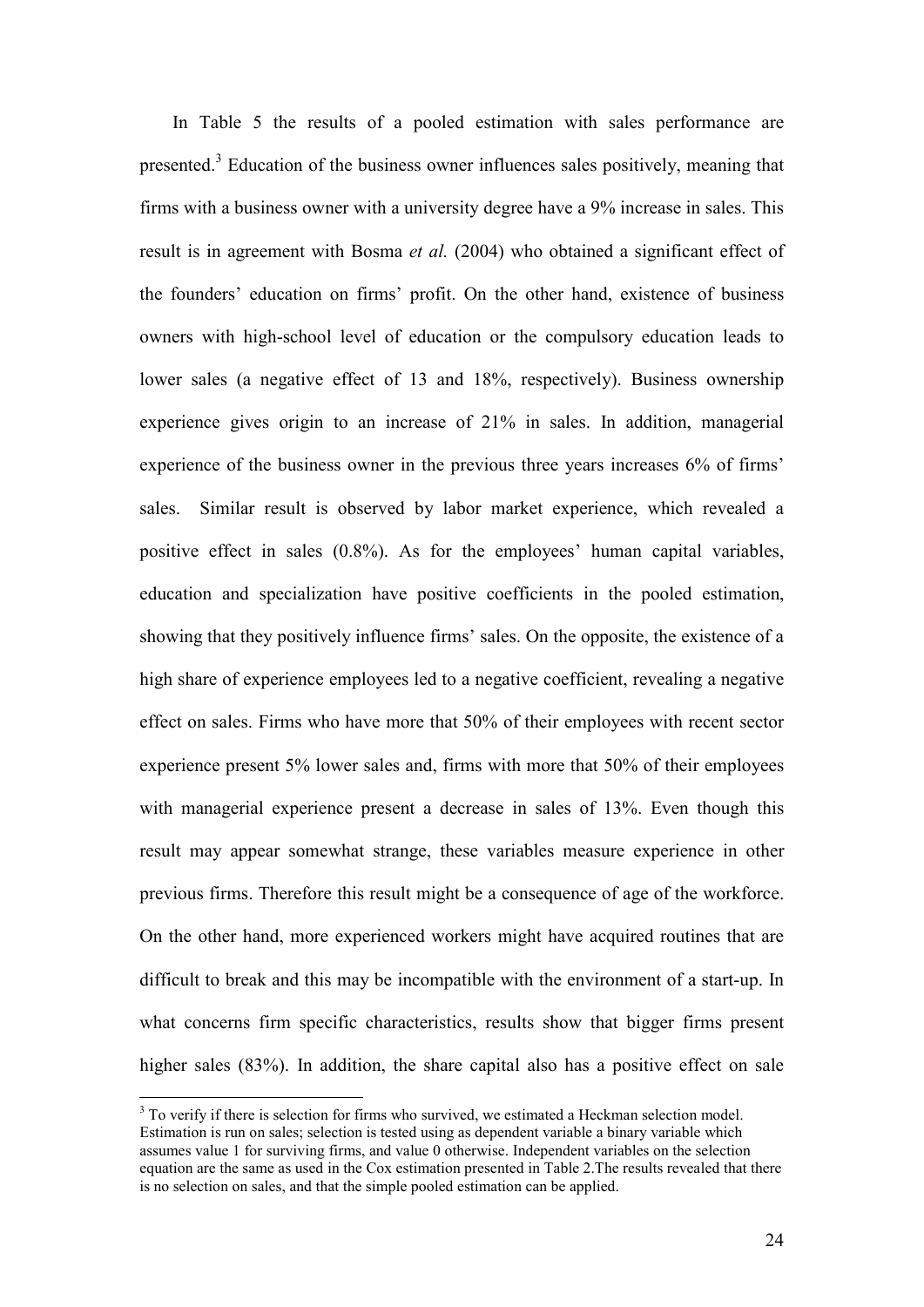levels of firms. The existence of foreign capital in the firm leads to an increase of 75% sales.

> Insert Table 5 about here -------------------------------------------

 $-$ 

The fixed effect estimation on sales is presented in Table  $6<sup>4</sup>$ . This estimation accounts for firm unobserved heterogeneity, as expressed earlier in equation (5). The results express the effect of the variation of each variable within the firm. In what regards the human capital of the business owners, the variables accounting for highschool and compulsory education led to a negative coefficient. Given that these are firm fixed effects, this result means that changes in the level of education of the business owner lead to an decrease in sales. It is not very likely that the education of individuals will change over time, but it is very likely that the business owners themselves change. Therefore, this means that firms changing to business owners with high-school or compulsory levels of education see their sales decrease by 10 and 11%. In what concerns the experience variables, they show that increases in experience of the business owner also lead to increases in sales. Once more, the work experience of the workforce in previous firms led to a negative coefficient, implying a negative effect in sales. This means that changes in the experience of the workforce towards individuals with more experience in previous firms leads to a decrease in sales. It is likely to assume that what matters for the performance of firms is the experience

<sup>&</sup>lt;sup>4</sup> For the fixed effect, sample selection is only a problem when it is related to the idiosyncratic error term. We can test for selection bias following the procedure described in Wooldridge (2002, pp. 579). We add the lead value of the selection indicator in  $t + 1$  to the equation. In this case, the selection indicator assumes value 1 if the firm still exists in  $t + 1$ . We introduce our selection variable, estimate the model by fixed effects and perform a *t* test for the significance of the selection indicator. Under the null hypothesis, the error term is uncorrelated with the selection indicator, and so selection in the previous time period should not be significant in the equation at time  $t$ . The results reveal that, if there is any selection, it is not related to the idiosyncratic error term.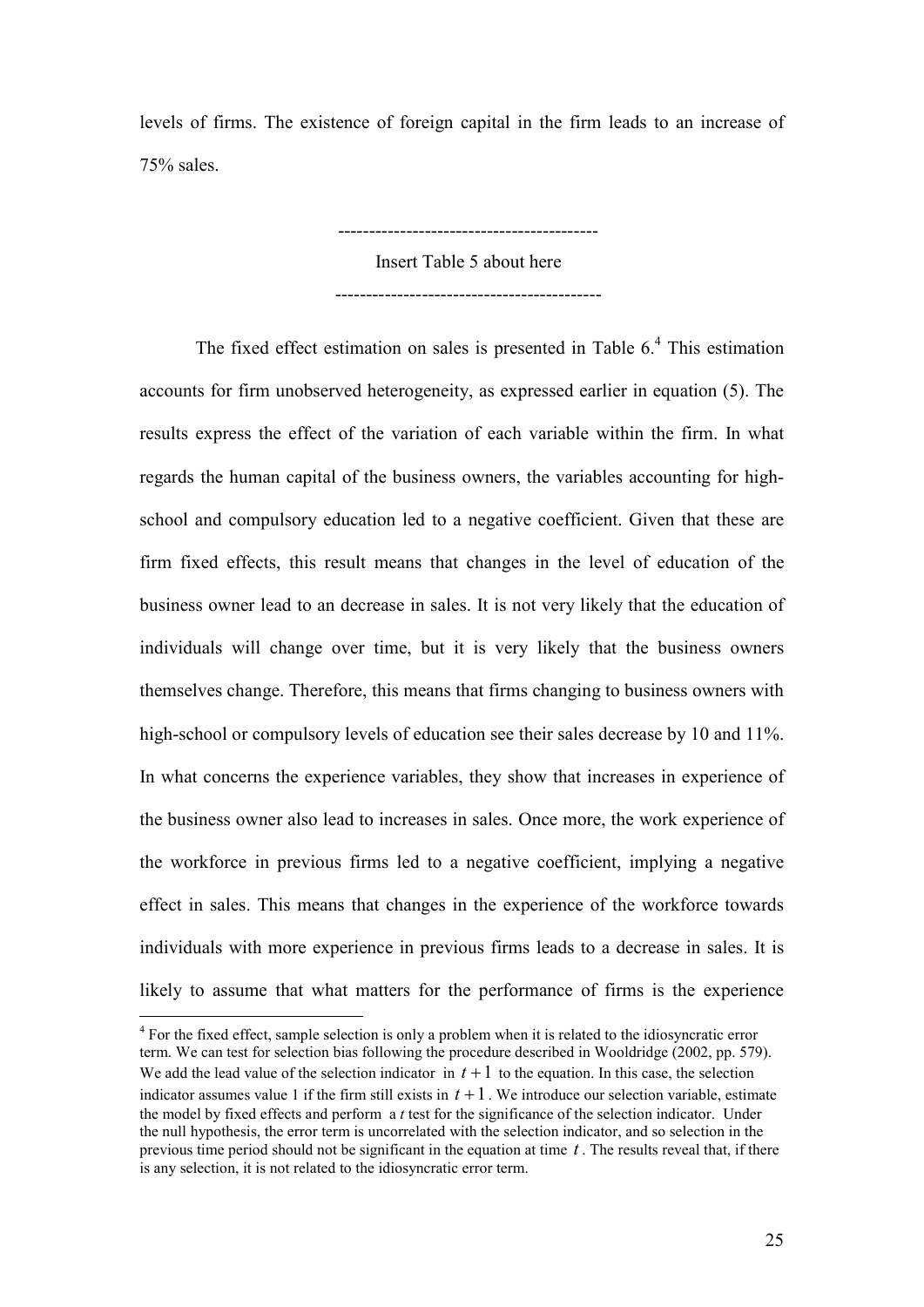gathered on the job, and more related to experience within the firm itself. The remaining variables confirm the results obtained with the pooled estimation, confirming the role of experience and education within the firm in the sales levels of firms. The results also show that changes in the share capital and firm size lead to increases in sales.

> ------------------------------------------ Insert Table 6 about here -------------------------------------------

#### *Discussion*

Overall, results confirm the importance of different forms of human capital on firm's survival and sales. The general form of human capital of the business owner, measure through formal education and possible labor market experience seems to have an impact on firms' survival chances after start-up. In the estimations presented, education of the business owner has a positive impact on survival probabilities of new firms in knowledge based sectors and a positive effect on firms' sales, thus providing support for hypothesis 1. The variable accounting for experience as business owner revealed to have a significant positive impact of the performance of firms, measured through sales and survival, implying that new firms managed by people with previous experience as business owners will tend to outlive other firms, and outperform the others in terms of sales. Concerning industry specific and managerial experience, they both show a positive effect on survival chances of firms however these effects are not completely visible in the dynamic estimations. Nonetheless, the same variables showed a positive effect on firms' sales. As summarized, the variables accounting for entrepreneurial and industry experience of the business owners are not permanently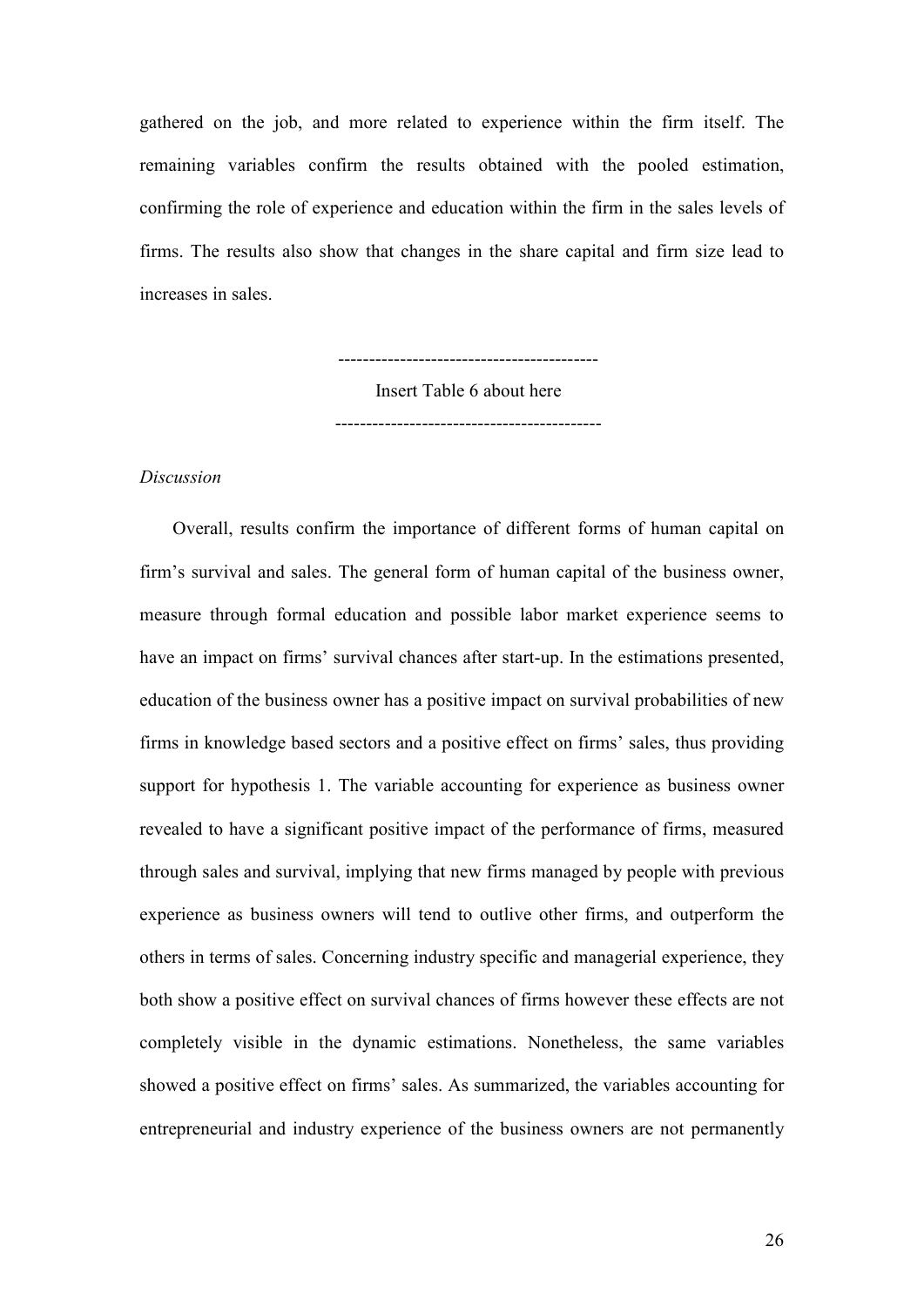significant in all estimations made, giving only partial support to hypothesis 2 and hypothesis 3.

As for the employees' human capital, the results revealed that the level of education may negatively affect the probability of survival of new firms. These results are unexpected, given the previous evidence showing a positive effect of the education of employees in survival of new firms (Mata). Nevertheless, Teixeira (2002) obtained similar results showing that plants in textile firms which hired workers with higher levels of education presented lower survival probabilities. A possible explanation for these apparently strange results is that the employees' characteristics maybe consequence of the characteristics of the entrepreneur. Previous evidence suggests that different types of entrepreneurs will make different hiring choices, and the employees characteristics may be a consequence of bad hiring decisions at start-up. In addition, these results may also be consequence of the Portuguese labor market, characterized by a low mobility of workers. People tend to remain for a long time in the same job, and this is especially true for people with less education, which is unable to find more attractive positions elsewhere. Moreover, employees with more experience may have acquired routines that may impede their learning process in a new firm. Furthermore, the Portuguese workforce is also characterized by low levels of education, which may make other factors to be more important sources of competitiveness of firms. Nevertheless, in terms of sales, firms with higher levels of education of the workforce tend present higher sales. This difference in results obtained does allow for validation or rejection of hypotheses 4, 5, 6 and 7.

The estimations made with the initial and current conditions have shown that their effect can be different. The education of the business owner does not appear to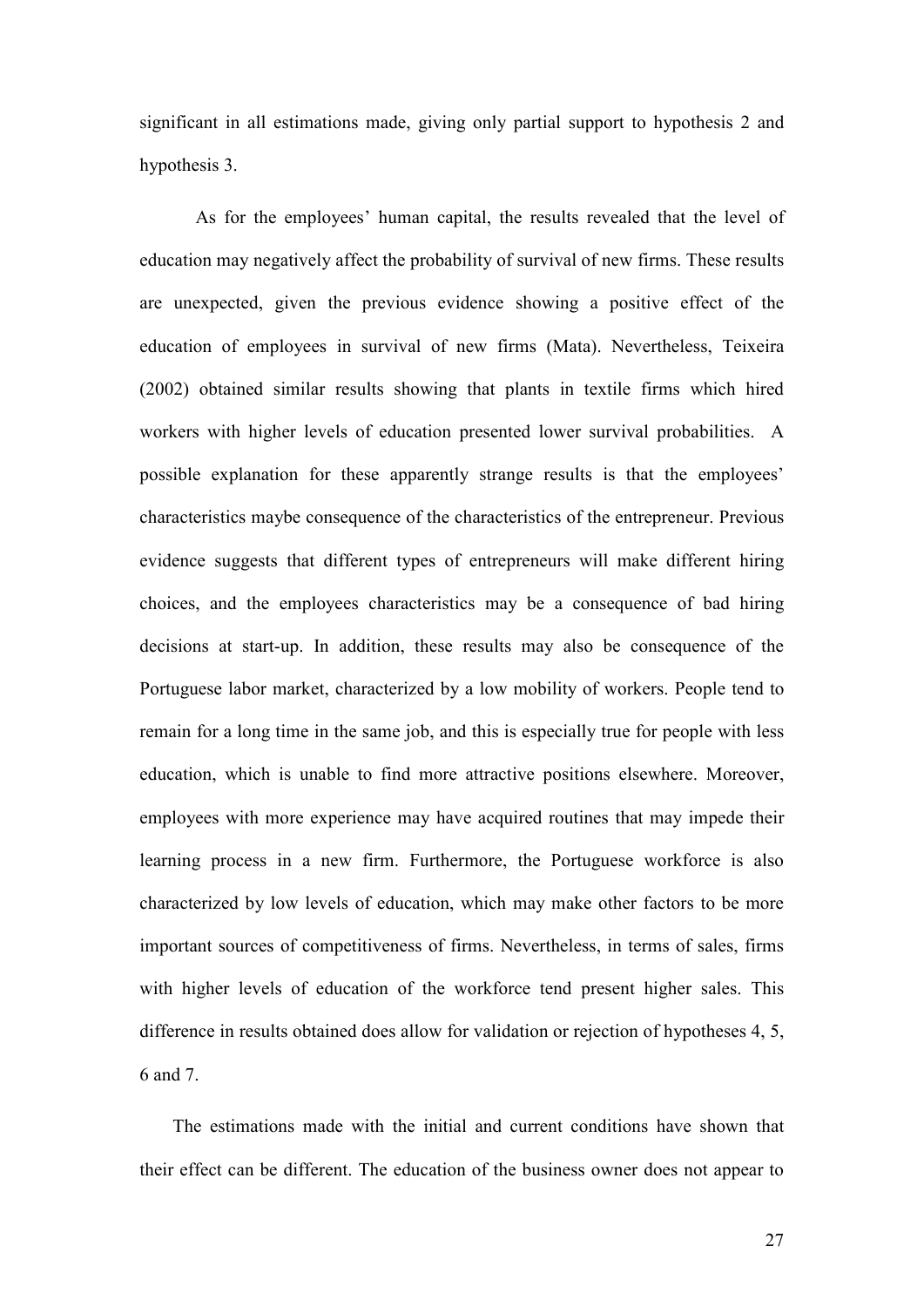have a long lasting effect on survival probabilities of firms. As for the experience as business owner, estimation results show the coefficient with time interaction reveals a negative significant signal, which means that the effect of this experience tends to disappear over time. On the other hand, sector related experience seem to have a permanent effect over time. The effect of the education of the employees on firm survival will not remain significant over time. These results show that start-up conditions are important, but it is not clear if their effect fades at a decreasing rate. Therefore, we cannot totally confirm hypothesis 8.

#### **6. Concluding Remarks**

There is a large body of literature on firm performance, focusing on the firm and industry characteristics. There are also a growing number of studies focusing on the role of the individual and on entrepreneurs' performance focus on the individual. In this paper we tried to make a contribution in this stream of literature by focus on entrepreneurs' characteristics while using the firm as unit of analysis. We introduced the distinction between the entrepreneurs' and the employees' human capital, and verified separately their effect on firm performance measured through survival and sales. In addition, we study the effect of initial and current conditions on survival.

What we found is that firms from more educated business owners are more likely to succeed. Results also indicate that business owner with previous managerial experience and who start the business in sectors they are more likely to survive and present better sales performance. In addition, the results presented indicate that more experience workforce may lead to higher survival probabilities, even if leading to lower sales increase. This maybe consequence of the acquisition of routines and old practices by more experienced employees. It may also be due to the low mobility of the Portuguese labor market, which leads to the low rotation of workers in firms.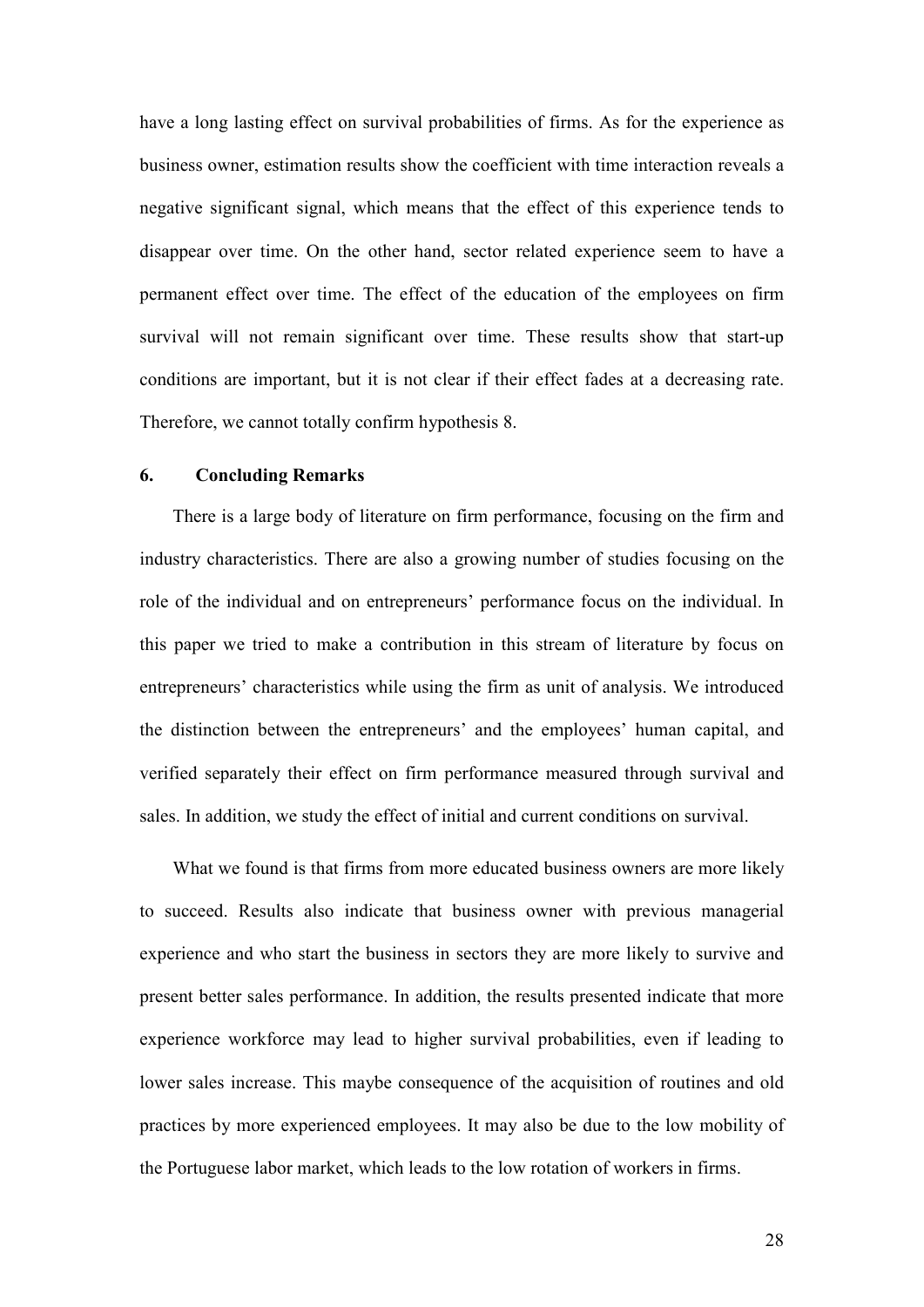For policy makers, these results suggest that policies stimulating new firm creation must concentrate on start-up conditions and planning. Also that measures encouraging new firm creation should focus on more educated and experience founders. For manager practitioners these results provide evidence on the importance of their decisions in early stages of the business formation because the impact will last the entire lifetime of firms.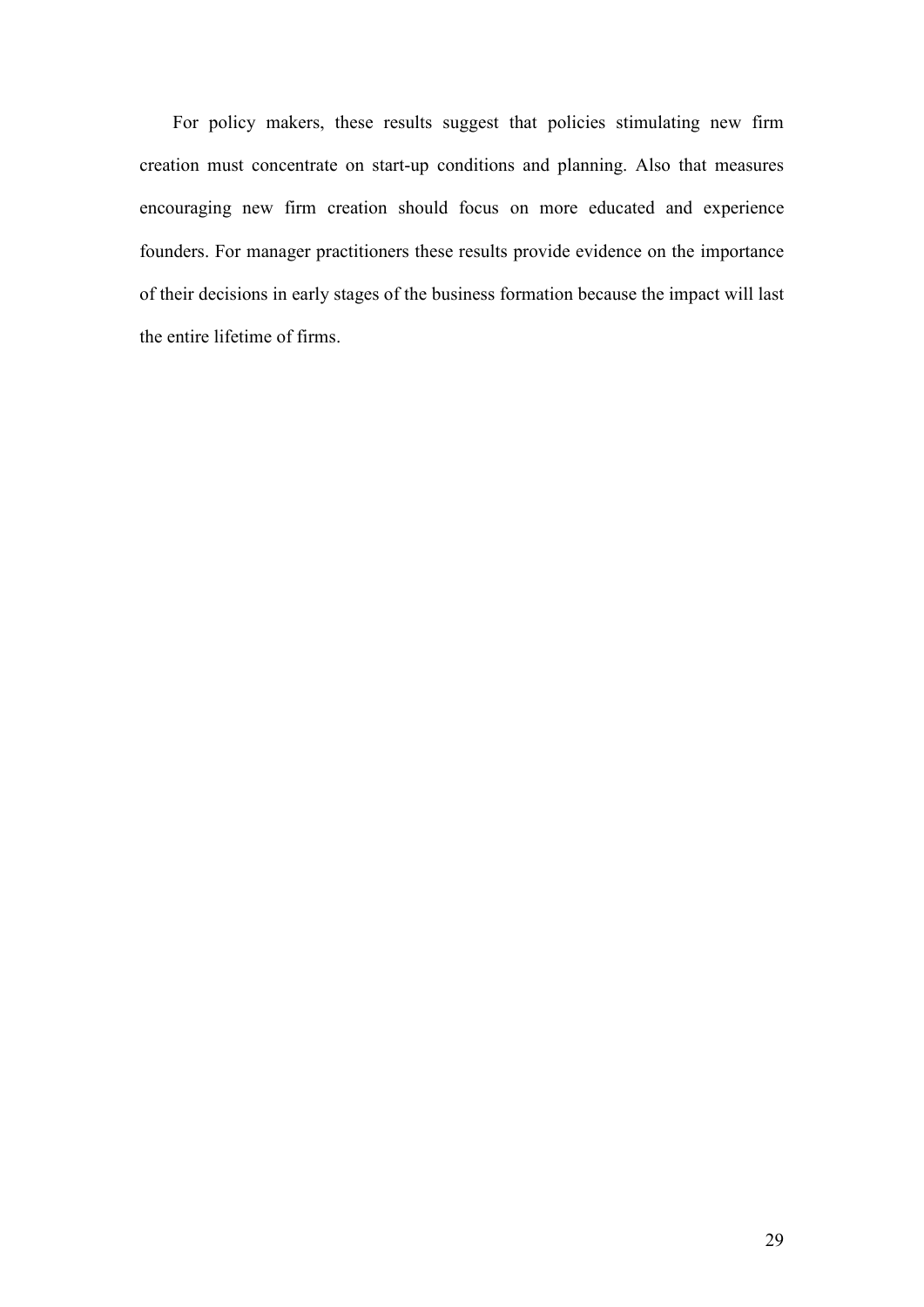## **References**

- Adner R, Helfat CE. (2003). Corporate Effects and Dynamic Managerial Capabilities. Strategic Management Journal 24: 1011-1025.
- Amaral, A.M., Baptista, R. and F. Lima (2007). "Serial Entrepreneurship: the impact of human capital on time to re-entry." Working paper.
- Audretsch, D. and T. Mahmood, (1994). "The rate of hazard confronting new firms and plants in U.S. manufacturing." *Review of Industrial Organization*, 9 (1): 41-56.
- Audretsch, D. and T. Mahmood, (1995). "New firm survival: New results using a hazard function." *Review of Economics and Statistics*, 77 (1), 97-103.
- Bamford, C.; T. Dean and P. McDougall (1999) "An Examination of the Impact of Founding Conditions and Decisions Upon the Performance of New Banks Start-Ups", *Journal of Business Venturing,* 15, 253 – 277.
- Baptista, R., Karaöz, M. and J. Mendonça (2007)." Entrepreneurial Backgrounds, Human Capital and Start-up Success." MPI Working Papers
- Baptista, R., Lima F. and M.T. Preto (2008). "The pecuniary impact of business owners." Presented at IECER 2008, Regensburg, Germany.
- Bates T. (1985). "Entrepreneur Human Capital Endowments and Minority Business Viability.# *Journal of Human Resources* 20: 540-554.
- Bates T. 1990. Entrepreneur Human Capital Inputs and Small Business Longevity. Review of Economics and Statistics 72: 551-59.
- Becker (1993). Human Capital. NBER: New York  $3<sup>rd</sup>$  edition
- Bessen, J. (2002). Technology Adoption Costs and Productivity Growth: The Transition to Information Technology. Review of Economic Dynamics 5(2), 443- 469.
- Bosma, N., van Praag, M., Thurik, R. and de Wit, G. (2003). "The Value of Human and Social Capital Investments for the Business Performance of Startups." Small Business Economics **23**: 227-236.
- Boswell J. 1972. The Rise and Decline of Small Firms. Allen and Unwin: London.
- Brüderl, J., P. Preisendorfer and R. Ziegler (1992). "Survival Chances of Newly Founded Organizations." *American Sociological Review*, 57, 227–242.
- Cabral L. (1995). "Sunk costs, firm size and firm growth." *Journal of Industrial Economics,* 43, 161–172.
- Cabral, Luís M. B., and José Mata. (2003). "On the Evolution of the Firm Size Distribution: Facts and Theory." American Economic Review, 93: 1075-90.
- Conner KR, Prahalad, CK. 1996. A Resource Based Theory of the Firm: Knowledge versus Opportunism. Organization Science 7(5): 477-501.
- Cooper, A.C., Gimeno-Gascon, F.J. and Woo, C.Y. (1994). "Initial Human and Financial Capital as Predictors of New Venture Performance." *Journal of Business Venturing*, 9, 371-395.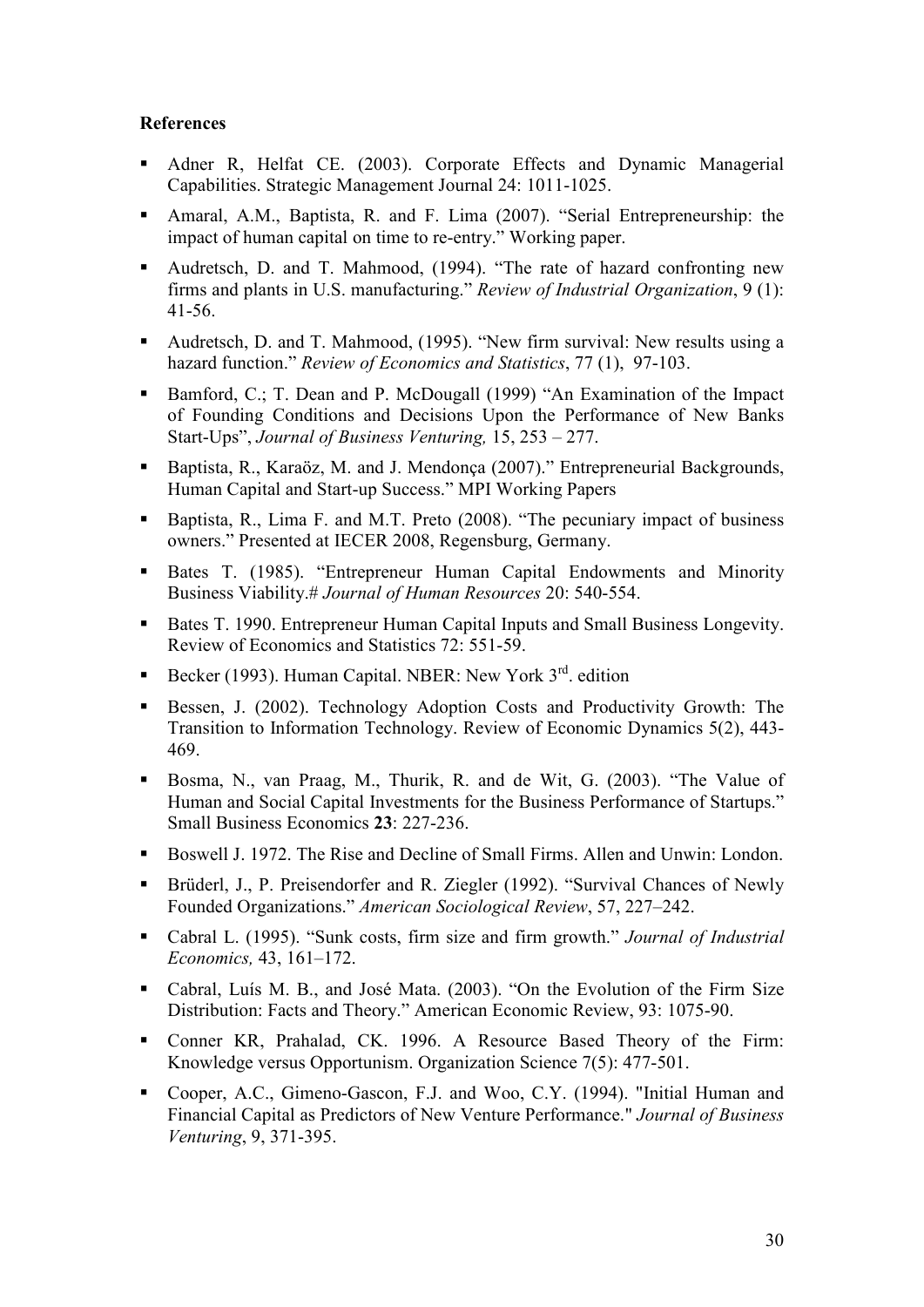- Colombo M, Delmastro M, Girilli L. 2004. Entrepreneurs' human capital and the start-up size of new technology-based firms. International Journal of Industrial Organization 22: 1183-1211.
- Cox, D. R. (1972). "Regression Models and Life-Tables." *Journal of the Royal Statistical Society. Series B (Methodological)*, 34, 187-220.
- Dahl, M. S. and Klepper, S. (2007). "Whom do new firms hire?" Working Paper
- Dahl M, Reichstein T. (2007). Are You Experienced? Prior Experience and the Survival of New Organizations. *Industry and Innovation,* 14: 497-511.
- Delmar, F. and Wetter, E. (2007). "Patterns of Performance in New Firms: The relative effects of Potential and Realized Absorptive Capacity." Frontiers of Entrepreneurship Research; Babson College, Wellesley, MA.
- Eckhardt JT, Shane SA. 2003. Opportunities and Entrepreneurship. *Journal of Management* **29**: 333-349.
- Eisenhardt, K. M. and C. B. Schoonhoven (1990). "Organizational Growth: Linking Founding Team, Strategy, Environment, and Growth among U.S. Semiconductor Ventures, 1978-1988." *Administrative Science Quarterly*, 35, 504- 529.
- Gerosky, P.A., J. Mata and P. Portugal (2007). "Founding conditions and the survival of new firms", presented at the RENT conference, Cardiff, UK.
- Gimeno, J., Folta, T. B., Cooper, A. C., and Woo, C. Y. (1997) 'Survival of the fittest? Entrepreneurial human capital and the persistence of underperforming firms', *Administrative Science Quarterly*, 42, 750-783.
- Grant, R. (1996). "Toward a knowledge-based theory of the firm." *Strategic Management Journal*, Winter Special Issue 17, 109–122.
- Hosmer, D. and S. Lemeshow (1999). "Applied survival analysis regression modeling of time to event data." Wiley, NY.
- Jovanovic B. (1982). Selection and Evolution of Industry. Econometrica 50: 649- 670.
- Lancaster, T. (1990). The Econometric Analysis of Transition Data. Cambridge UK, Cambridge University Press.
- Manjón-Antolín, M.C. and Arauzo-Carod, J.M. (2008). " Firm Survival: methods and evidence." Empirica, 35: 1-24.
- Mata, J. and P. Portugal (2002). "The Survival of New Domestic and Foreign-Owned Firms." *Strategic Management Journal*, 23, 323-343.
- Mata, J., P. Portugal e and P. Guimarães (1995). "The Survival of New plants: Entry Conditions and Post-entry Evolution." *International Journal of Industrial Organization*, 13, 459–482.
- OECD (2002) Science, Technology and Industry.
- Pennings, J., K. Lee, and A. Witteloostuijn, (1998). "Human capital, social capital, and firm dissolution." *Academy of Management Journal*, 41, 425-440.
- Penrose E. (1959) The Theory of the Growth of the Firm, New York, Wiley.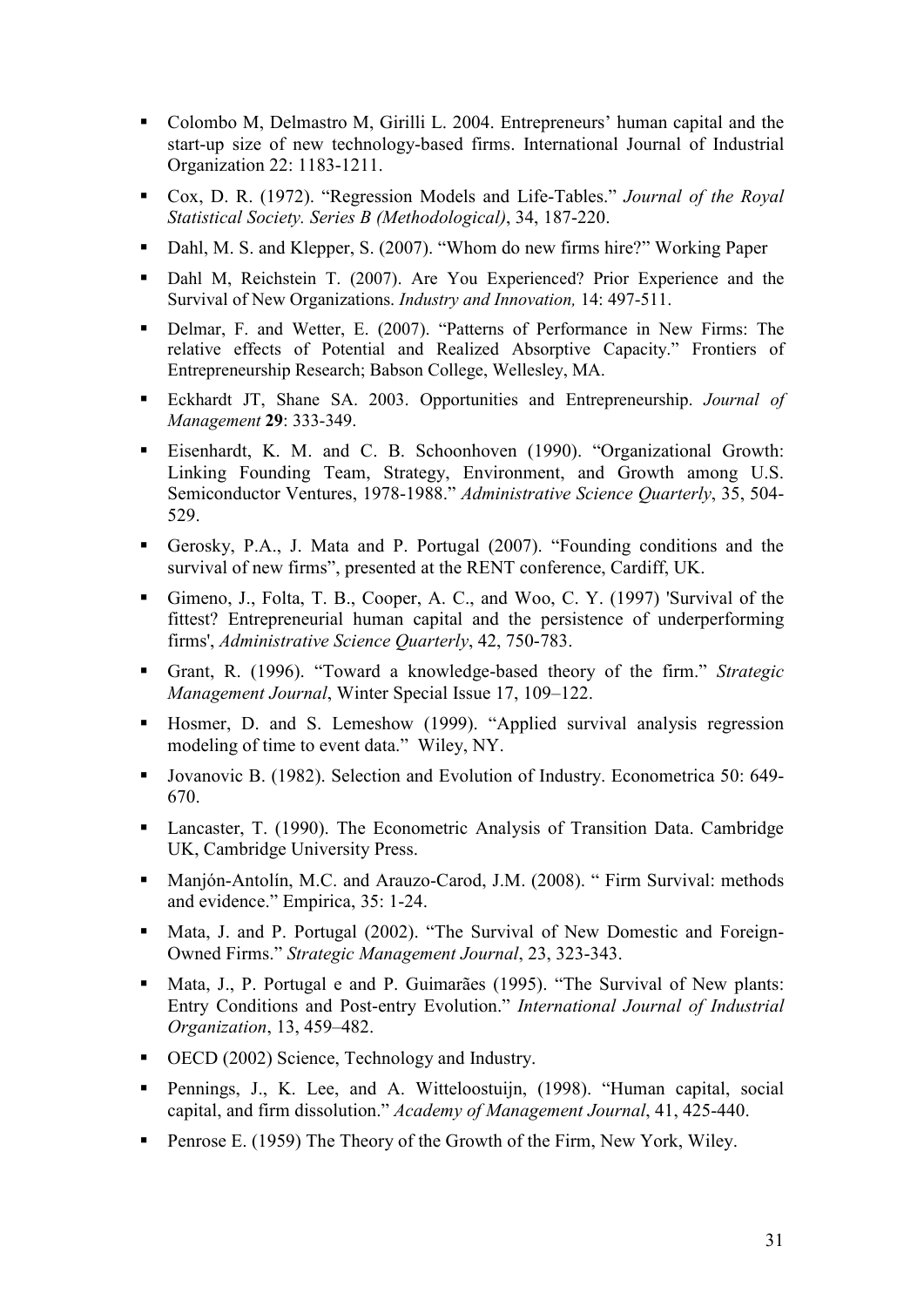- Shane S. 2000. Prior Knowledge and the Discovery of Entrepreneurial Opportunities. Organization Science 11: 448-469.
- Shane, S., and S. Venkataraman (2000). "The Promise of Entrepreneurship as a Field of Research." Academy of Management Review, 25: 217-226.
- Sharma A and I. Kesner, (1996) "Diversifying entry: some ex ante explanations for post-entry survival and growth." *Academy of Management Journal,* 39, 635– 677.
- Shepherd, D.A. (2003). "Learning from Business Failure: Propositions about the Grief Recovery Process for the Self-Employed." Academy of Management Review 28: 318-329.
- Sluis JV, Praag, MV, Vijverberg W. 2005. Entrepreneurship, Selection and Performance: A Meta-analysis of the Impact of Education in Less Developed Countries. World Bank Economic Review 19: 225-261
- Stinchcombe, A. (1965). Social structures and organizations. In Handbook of Organizations, March J (ed.). Rand McNally: Chicago, IL; 142–193.
- Teece, D., (1998). "Capturing value from knowledge assets: the new economy, markets for know-how and intangible assets." *California Management Review*, 40, 55–79.
- Teece, D.J., G. Pisano and A Shuen (1997). "Dynamic Capabilities and Strategic Management." *Strategic Management Journal*, 18, 509-533.
- Teixeira, A. C. (2002). "Fission Risk or Inertia. Human Capital Decisions in the Portuguese Textile Industry during the Eighties and Nineties, DPhil Thesis, Spru, University of Sussex.
- Ucbasaran D, Wright M, Westhead P. (2008). Opportunity identification and pursuit does an entrepreneur's human capital matter? Small Business Economics, 30(2): 153-173.
- Wooldrige, J.M. (2002). "Econometric Analysis of Cross Section and Panel Data. MIT Press, Cambridge, MA.
- Youndt*,,* M., S. Snell, J.Dean, D. Lepak (1996). "Human Resource Management, Manufacturing Strategy and Firm Performance." *Academy of Management Journal*, 39, 836-866.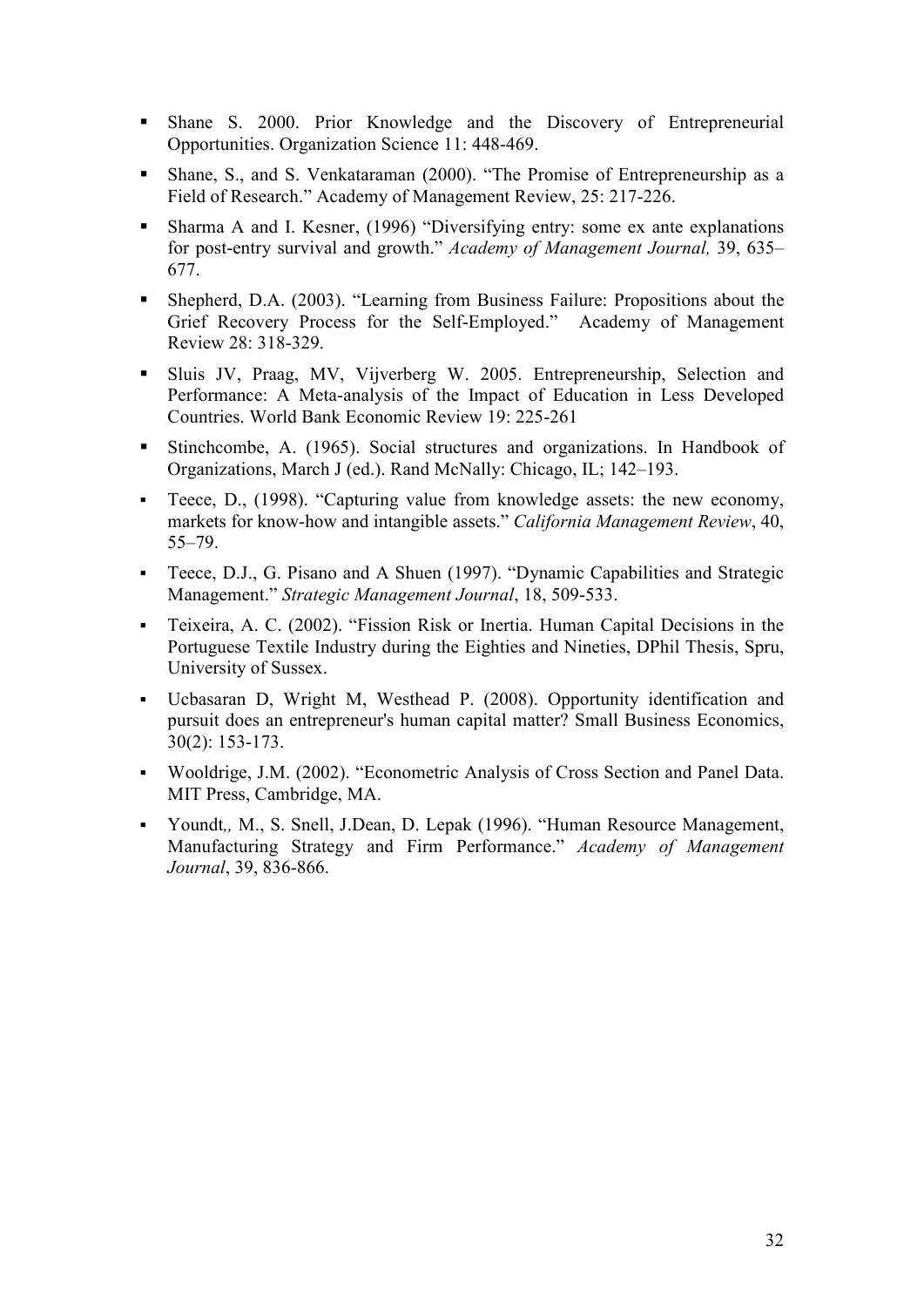

**Figure 1**- Survival rates for firms in the data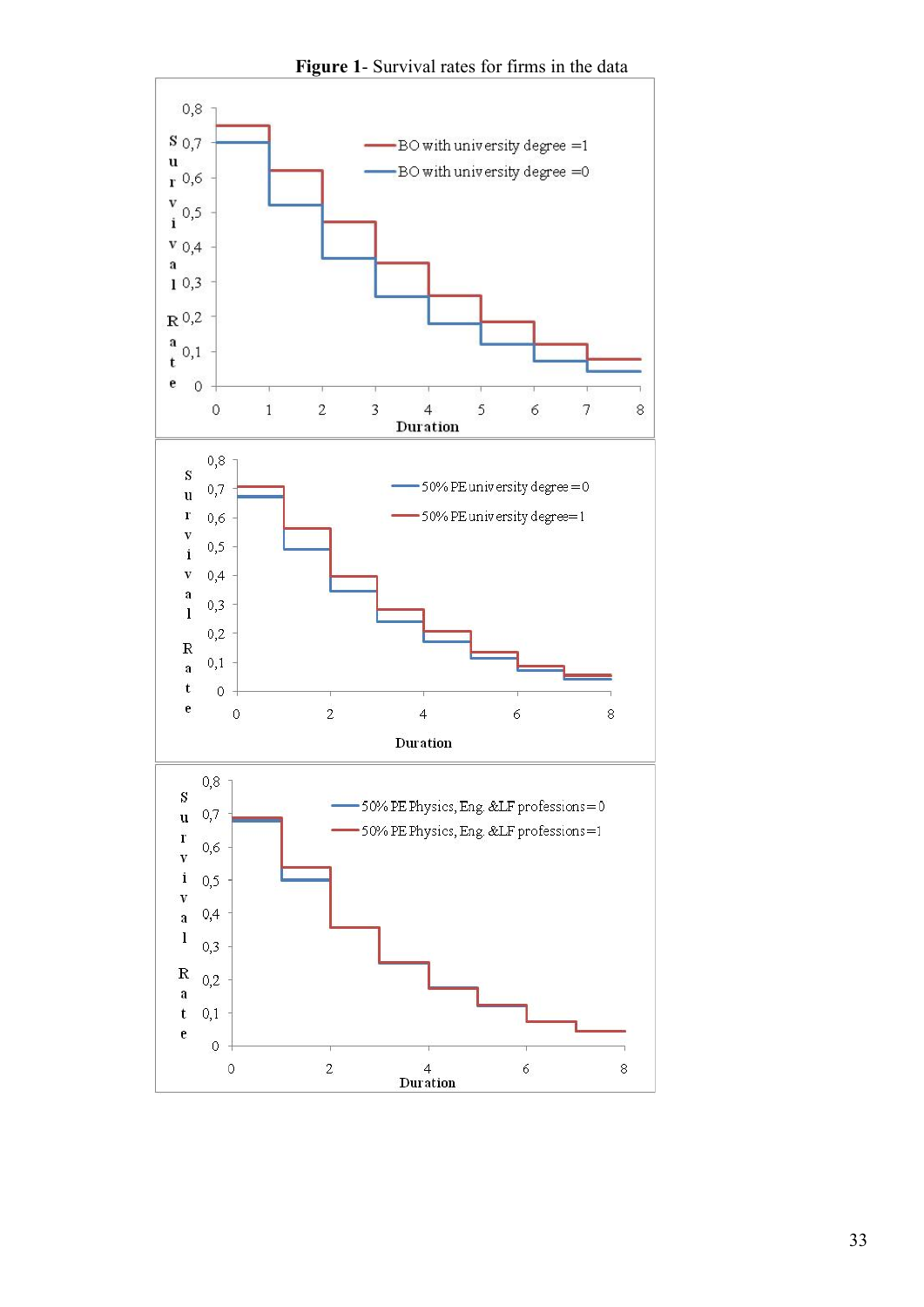## **Table 1-** Descriptive statistics

| Variable                                                                      | Mean   | Std. Dev. | Min              | Max          |
|-------------------------------------------------------------------------------|--------|-----------|------------------|--------------|
| Human Capital of the Business Owner at Start-up                               |        |           |                  |              |
| University degree                                                             | 0.244  | 0.429     | $\boldsymbol{0}$ | 1            |
| High-school diploma (12 years)                                                | 0.233  | 0.423     | $\boldsymbol{0}$ | 1            |
| Compulsory education (9 years)                                                | 0.164  | 0.370     | $\boldsymbol{0}$ | 1            |
| Experience as Business owner in the previous 3 years                          | 0.460  | 0.498     | $\boldsymbol{0}$ | $\mathbf{1}$ |
| Sector experience in the previous 3 years                                     | 0.743  | 0.437     | $\boldsymbol{0}$ | 1            |
| Managerial experience as employee in the previous 3 years                     | 0.498  | 0.500     | $\boldsymbol{0}$ | 1            |
| Labor Market experience (years)                                               | 13.198 | 12.509    | $\boldsymbol{0}$ | 68           |
| Human Capital of the Employees at Start-up                                    |        |           |                  |              |
| University degree (%)                                                         | 14.845 | 29.102    | $\boldsymbol{0}$ | 100          |
| High-school diploma (12 years) (%)                                            | 29.093 | 35.484    | $\boldsymbol{0}$ | 100          |
| Compulsory education $(9 \text{ years})$ $(\%)$                               | 16.554 | 27.970    | $\boldsymbol{0}$ | 100          |
| Occupations in Physics and Engineering Sciences; Life Sciences and Health (%) | 4.577  | 18.846    | $\boldsymbol{0}$ | 100          |
| $>$ 50% employees with managerial experience in the last 3 years              | 0.888  | 0.315     | $\boldsymbol{0}$ | -1           |
| $>$ 50% employees with sector experience in the last 3 years                  | 0.851  | 0.356     | $\boldsymbol{0}$ | 1            |
| Human Capital of the Employees - Current conditions                           |        |           |                  |              |
| University degree (%)                                                         | 16.941 | 29.361    | $\boldsymbol{0}$ | 100          |
| High-school diploma $(12 \text{ years})$ $(\%)$                               | 29.821 | 33.250    | $\boldsymbol{0}$ | 100          |
| Compulsory education $(9 \text{ years})$ $(\frac{9}{0})$                      | 16.667 | 25.983    | $\boldsymbol{0}$ | 100          |
| Occupations in Physics and Engineering Sciences; Life Sciences and Health (%) | 4.764  | 18.561    | $\boldsymbol{0}$ | 100          |
| $>$ 50% employees with managerial experience in the previous 3 years          | 0.676  | 0.468     | $\boldsymbol{0}$ | 1            |
| $>$ 50% employees with sector experience in the previous 3 years              | 0.604  | 0.489     | $\boldsymbol{0}$ | $\mathbf{1}$ |
| Firm variables                                                                |        |           |                  |              |
| Sales volume (log)                                                            | 11.498 | 1.386     | 2.349            | 22.685       |
| Share capital (log)                                                           | 8.153  | 2.952     | $\boldsymbol{0}$ | 21.819       |
| Firm Size (log of No. Employees)                                              | 1.094  | 0.965     | $\boldsymbol{0}$ | 8.288        |
| Firm with foreign capital (binary variable)                                   | 0.014  | 0.117     | $\boldsymbol{0}$ | $\mathbf{1}$ |
| Industry                                                                      |        |           |                  |              |
| Manufacturing Firm (binary variable)                                          | 0.244  | 0.429     | $\boldsymbol{0}$ | 1            |
| Minimum Efficient Scale                                                       | 1.664  | 3.945     | 0.1              | 161.783      |
| Macro-economic                                                                |        |           |                  |              |
| <b>Unemployment Rate</b>                                                      | 5.278  | 0.889     | 3.889            | 6.400        |
| Number of observations                                                        |        |           |                  | 57,216       |

Note: Variables accounting for education and experience are binary variables.

Labor market experience  $=$  Age – education – 6 (measured in years)

Minimum Efficient Scale **=** Average size (in no. of employees) of firms in the 5 digit sector each year divided by average size (in no. of employees) of all firms in all sectors in each year /10.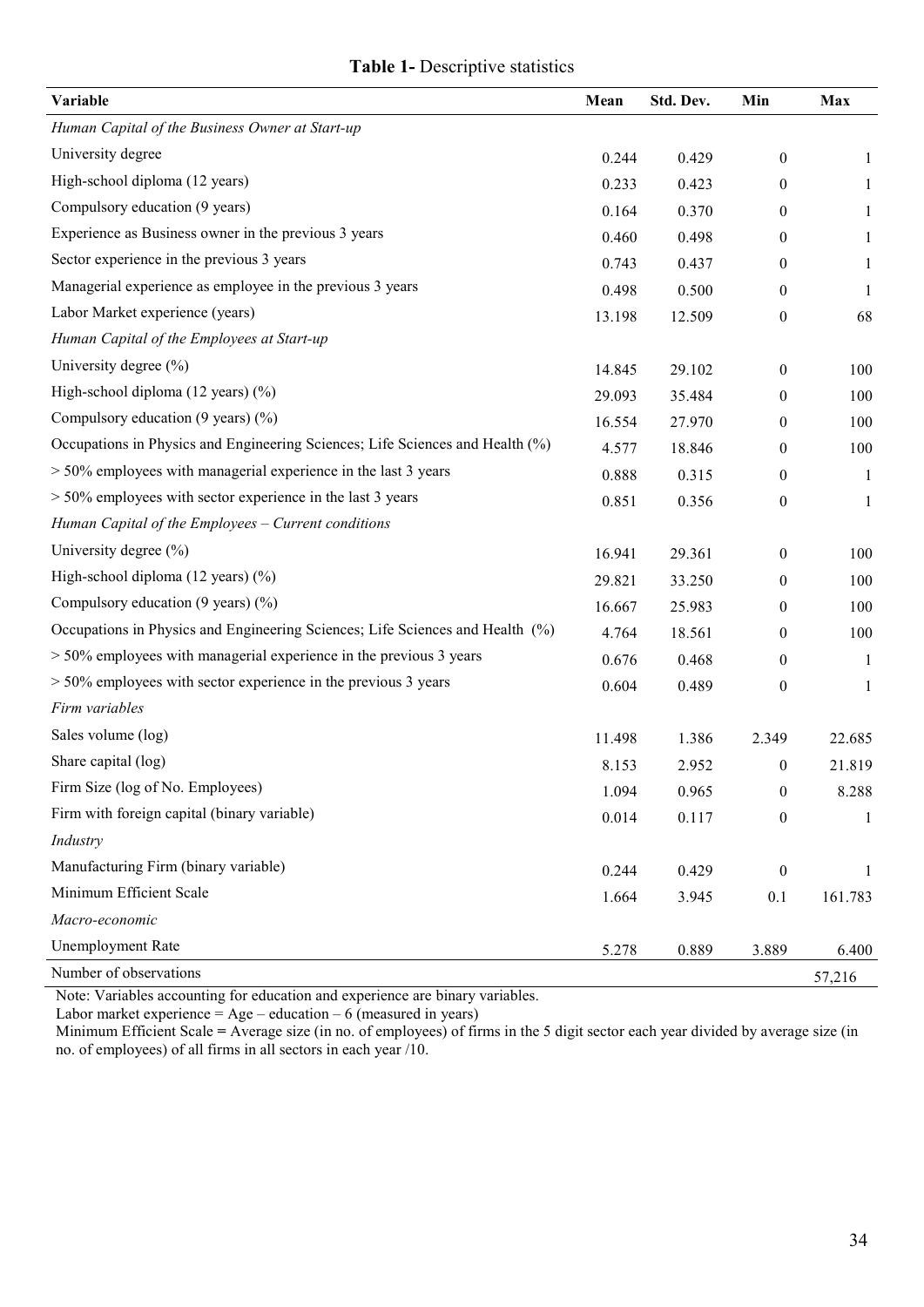|                                                                           | Hazard ratio |
|---------------------------------------------------------------------------|--------------|
| Human Capital of the Business Owner at Start-up                           |              |
| University degree                                                         | $0.781***$   |
|                                                                           | [0.051]      |
| High-school diploma                                                       | 1.061        |
|                                                                           | [0.053]      |
| Compulsory education                                                      | 0.948        |
|                                                                           | [0.055]      |
| Experience as business owner in the previous 3 years                      | 1.098**      |
|                                                                           | $[0.042]$    |
| Sector experience in the previous 3 years                                 | 1.005        |
|                                                                           | $[0.034]$    |
| Managerial experience as employee in the previous 3 years                 | 1.019        |
|                                                                           | [0.037]      |
| Labor market experience                                                   | 0.999        |
|                                                                           | $[0.001]$    |
| Human Capital of the Employees at Start-up                                |              |
| University degree                                                         | $1.003***$   |
|                                                                           | $[0.001]$    |
| High-school diploma                                                       | 0.999        |
|                                                                           | [0.001]      |
| Compulsory education                                                      | 0.999        |
|                                                                           | [0.001]      |
| Occupations in Physics and Engineering Sciences; Life Sciences and Health | 1.000        |
|                                                                           | $[0.001]$    |
| $> 50\%$ employees with sector experience in the previous 3 years         | $0.178***$   |
|                                                                           | $[0.012]$    |
| $> 50\%$ employees with managerial experience in the previous 3 years     | $0.843***$   |
|                                                                           | [0.050]      |
| Firm variables                                                            |              |
| Foreign Capital                                                           | 0.931        |
|                                                                           | [0.139]      |
| Industry                                                                  |              |
| Manufacturing Firms                                                       | 0.936        |
|                                                                           | [0.044]      |
| Minimum efficient scale at start-up                                       | 0.999        |
|                                                                           | [0.003]      |
| Macro-economic                                                            |              |
| Unemployment Rate at start-up                                             | $1.223***$   |
|                                                                           | $[0.028]$    |
| Observations                                                              | 34498        |
|                                                                           |              |

## **Table 2.** Firm Survival - Estimation of the Cox proportional hazard model: Initial Conditions

Standard errors in brackets

\* significant at 10%; \*\* significant at 5%; \*\*\* significant at 1%

Initial values of every variable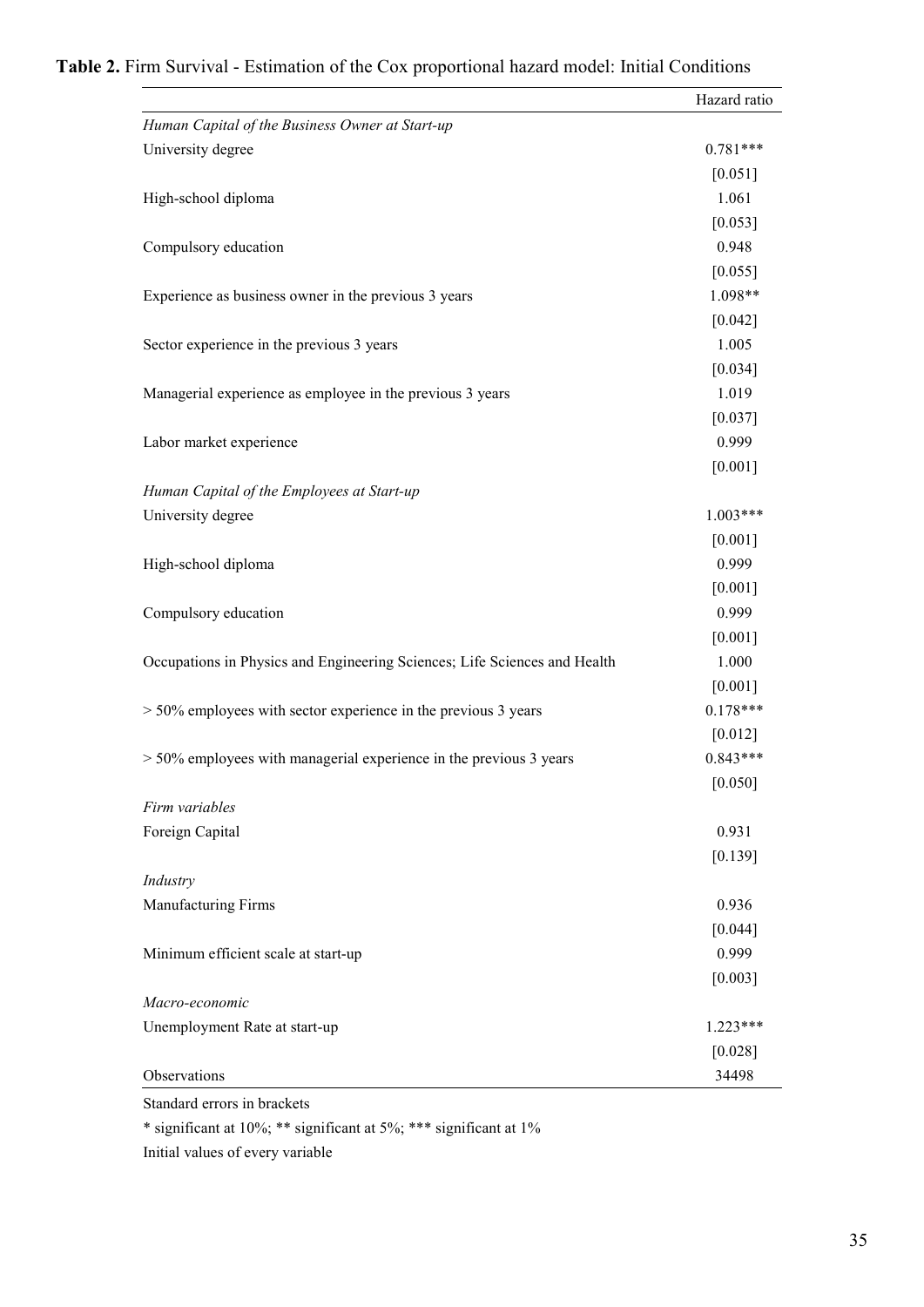|                                                                           | Hazard ratio |
|---------------------------------------------------------------------------|--------------|
| Human Capital of the Business Owner at Start-up                           |              |
| University degree                                                         | $0.864**$    |
|                                                                           | [0.057]      |
| High-school diploma                                                       | 1.076        |
|                                                                           | [0.054]      |
| Compulsory education                                                      | 0.983        |
|                                                                           | [0.057]      |
| Experience as business owner in the previous 3 years                      | 1.087**      |
|                                                                           | $[0.042]$    |
| Sector experience in the previous 3 years                                 | 0.962        |
|                                                                           | [0.033]      |
| Managerial experience as employee in the previous 3 years                 | 1.005        |
|                                                                           | $[0.037]$    |
| Labor market experience                                                   | 0.998*       |
|                                                                           | $[0.001]$    |
| Human Capital of the Employees at Start-up                                |              |
| University degree                                                         | 1.000        |
|                                                                           | [0.001]      |
| High-school diploma                                                       | 0.999        |
|                                                                           | [0.001]      |
| Compulsory education                                                      | 0.999        |
|                                                                           | [0.001]      |
| Occupations in Physics and Engineering Sciences; Life Sciences and Health | 0.998*       |
|                                                                           | $[0.001]$    |
| $> 50\%$ employees with sector experience in the previous 3 years         | $0.648***$   |
|                                                                           | [0.049]      |
| $> 50\%$ employees with managerial experience in the previous 3 years     | 0.894*       |
|                                                                           | $[0.052]$    |
| Human Capital of the Employees - Current conditions                       |              |
| University degree                                                         | $1.001**$    |
|                                                                           | $[0.001]$    |
| High-school diploma                                                       | 1.000        |
|                                                                           | $[0.001]$    |
| Compulsory education                                                      | $1.001*$     |
|                                                                           | $[0.001]$    |
| Occupations in Physics and Engineering Sciences; Life Sciences and Health | $1.007***$   |
|                                                                           | [0.001]      |
| $> 50\%$ employees with sector experience in the previous 3 years         | $0.478***$   |
|                                                                           | [0.029]      |
| $> 50\%$ employees with managerial experience in the previous 3 years     | $0.890***$   |
|                                                                           | [0.039]      |
| Firm variables                                                            |              |
| Foreign Capital                                                           | 0.848        |
|                                                                           | [0.126]      |
| Industry                                                                  |              |
| Manufacturing Firms                                                       | 0.976        |
|                                                                           | $[0.047]$    |
| Minimum efficient scale at start-up                                       | 0.995        |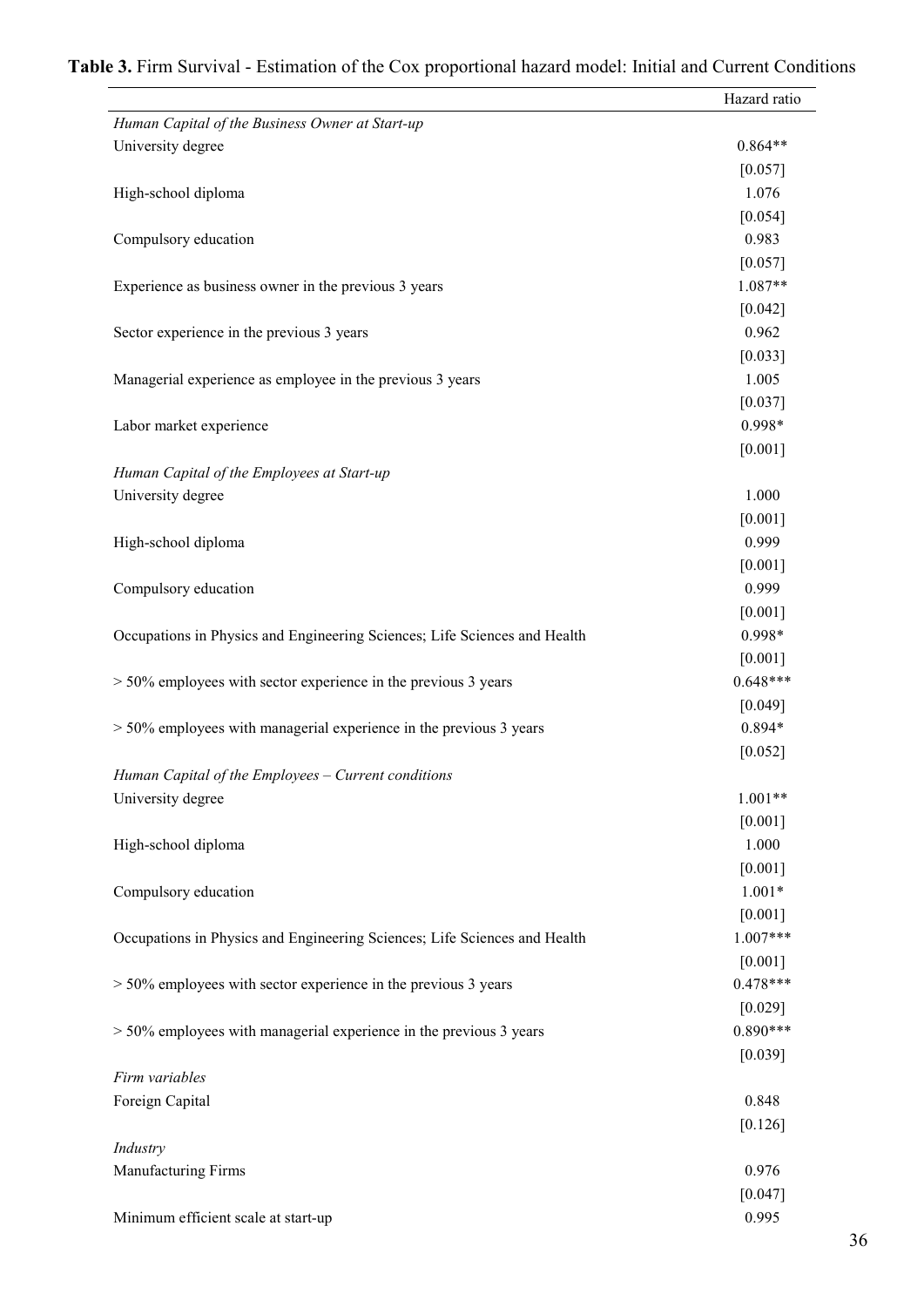|                                                | [0.005]    |
|------------------------------------------------|------------|
| Minimum efficient scale – current conditions   | 1.009      |
|                                                | [0.006]    |
| Macro-economic                                 |            |
| Unemployment Rate at start-up                  | $1.062**$  |
|                                                | [0.028]    |
| Unemployment Rate – current conditions         | $2.688***$ |
|                                                | [0.065]    |
| <b>Observations</b>                            | 33778      |
| $\cdots$<br>$\sim$ $\sim$ $\sim$ $\sim$ $\sim$ |            |

Standard errors in brackets

\* significant at 10%; \*\* significant at 5%; \*\*\* significant at 1%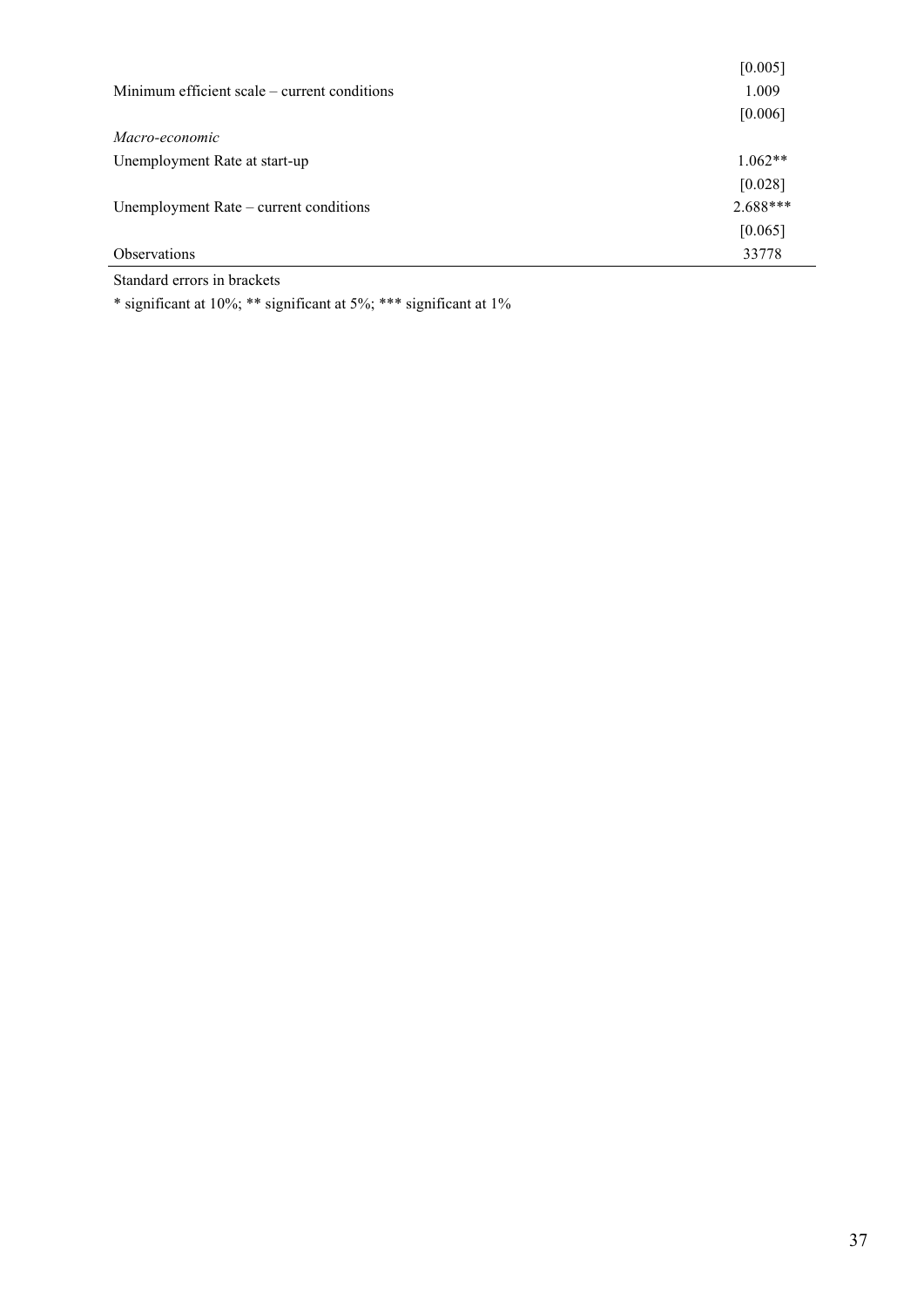| Human Capital of the Business Owner at Start-up<br>University degree<br>High-school diploma<br>Compulsory education<br>Experience as business owner in the previous 3 years<br>Sector experience in the previous 3 years | Hazard ratio          |
|--------------------------------------------------------------------------------------------------------------------------------------------------------------------------------------------------------------------------|-----------------------|
|                                                                                                                                                                                                                          |                       |
|                                                                                                                                                                                                                          | 0.868                 |
|                                                                                                                                                                                                                          | [0.094]               |
|                                                                                                                                                                                                                          | 1.011                 |
|                                                                                                                                                                                                                          | [0.088]               |
|                                                                                                                                                                                                                          | 0.968                 |
|                                                                                                                                                                                                                          | [0.097]               |
|                                                                                                                                                                                                                          | 1.281***              |
|                                                                                                                                                                                                                          | $[0.083]$             |
|                                                                                                                                                                                                                          | $0.849***$            |
|                                                                                                                                                                                                                          | [0.048]               |
| Managerial experience as employee in the previous 3 years                                                                                                                                                                | 0.943                 |
|                                                                                                                                                                                                                          | [0.058]               |
| Labor market experience                                                                                                                                                                                                  | 1.001                 |
|                                                                                                                                                                                                                          | $[0.002]$             |
| Human Capital of the Business Owner at Start-up $-$ interaction with time                                                                                                                                                |                       |
| University degree                                                                                                                                                                                                        | 0.982                 |
|                                                                                                                                                                                                                          | $[0.020]$             |
| High-school diploma                                                                                                                                                                                                      | 1.012                 |
|                                                                                                                                                                                                                          | [0.016]               |
| Compulsory education                                                                                                                                                                                                     | 0.996                 |
|                                                                                                                                                                                                                          | $[0.017]$             |
| Experience as business owner in the previous 3 years                                                                                                                                                                     | $0.959***$            |
|                                                                                                                                                                                                                          | $[0.012]$             |
| Sector experience in the previous 3 years                                                                                                                                                                                | 1.043***              |
|                                                                                                                                                                                                                          | $[0.012]$             |
| Managerial experience as employee in the previous 3 years                                                                                                                                                                | 1.016                 |
|                                                                                                                                                                                                                          | $[0.013]$             |
| Labor market experience                                                                                                                                                                                                  | 0.999                 |
|                                                                                                                                                                                                                          | [0.0004]              |
| Human Capital of the Employees at Start-up                                                                                                                                                                               |                       |
| University degree                                                                                                                                                                                                        | $1.003*$              |
|                                                                                                                                                                                                                          | [0.002]               |
| High-school diploma                                                                                                                                                                                                      | 0.998                 |
|                                                                                                                                                                                                                          | [0.001]               |
| Compulsory education                                                                                                                                                                                                     | 1.000                 |
|                                                                                                                                                                                                                          | [0.001]               |
| Occupations in Physics and Engineering Sciences; Life Sciences and Health                                                                                                                                                |                       |
|                                                                                                                                                                                                                          |                       |
| $>$ 50% employees with sector experience in the previous 3 years                                                                                                                                                         | $1.005***$            |
|                                                                                                                                                                                                                          | [0.002]<br>$0.529***$ |
| $>$ 50% employees with managerial experience in the previous 3 years                                                                                                                                                     |                       |
|                                                                                                                                                                                                                          | [0.073]<br>$0.666***$ |

## **Table 4-** Firm Survival - Estimation of the Cox proportional hazard model: Initial Conditions and interaction with time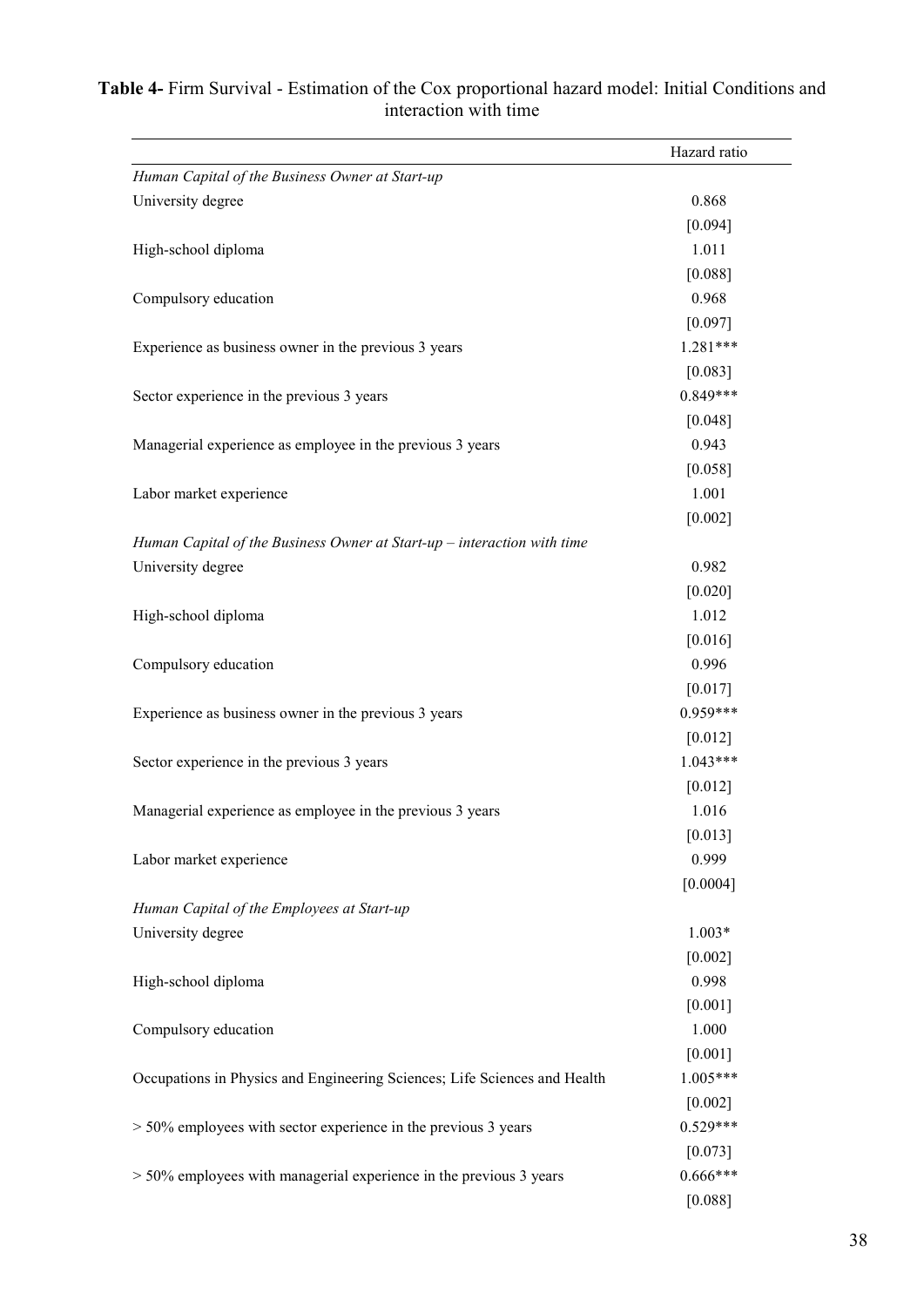| Human Capital of the Employees at Start-up $-$ Interaction with time      |            |
|---------------------------------------------------------------------------|------------|
| University degree                                                         | 1.000      |
|                                                                           | [0.0003]   |
| High-school diploma                                                       | 1.000      |
|                                                                           | [0.0002]   |
| Compulsory education                                                      | 1.000      |
|                                                                           | [0.0002]   |
| Occupations in Physics and Engineering Sciences; Life Sciences and Health | $0.999***$ |
|                                                                           | [0.0003]   |
| $> 50\%$ employees with sector experience in the previous 3 years         | $0.570***$ |
|                                                                           | [0.038]    |
| $> 50\%$ employees with managerial experience in the previous 3 years     | 1.128*     |
|                                                                           | [0.074]    |
| Firm variables                                                            |            |
| Foreign Capital                                                           | $0.902**$  |
|                                                                           | [0.043]    |
| Industry                                                                  |            |
| Manufacturing Firms                                                       | 0.992      |
|                                                                           | [0.007]    |
| Minimum efficient scale                                                   | 0.954      |
|                                                                           | [0.142]    |
| Minimum efficient scale – interaction with time                           | 1.001      |
|                                                                           | [0.001]    |
| Macro-economic                                                            |            |
| <b>Unemployment Rate</b>                                                  | 1.016      |
|                                                                           | [0.043]    |
| Unemployment Rate - interaction with time                                 | $1.058***$ |
|                                                                           | [0.009]    |
| Observations                                                              | 34498      |

Standard errors in brackets

\* significant at 10%; \*\* significant at 5%; \*\*\* significant at 1%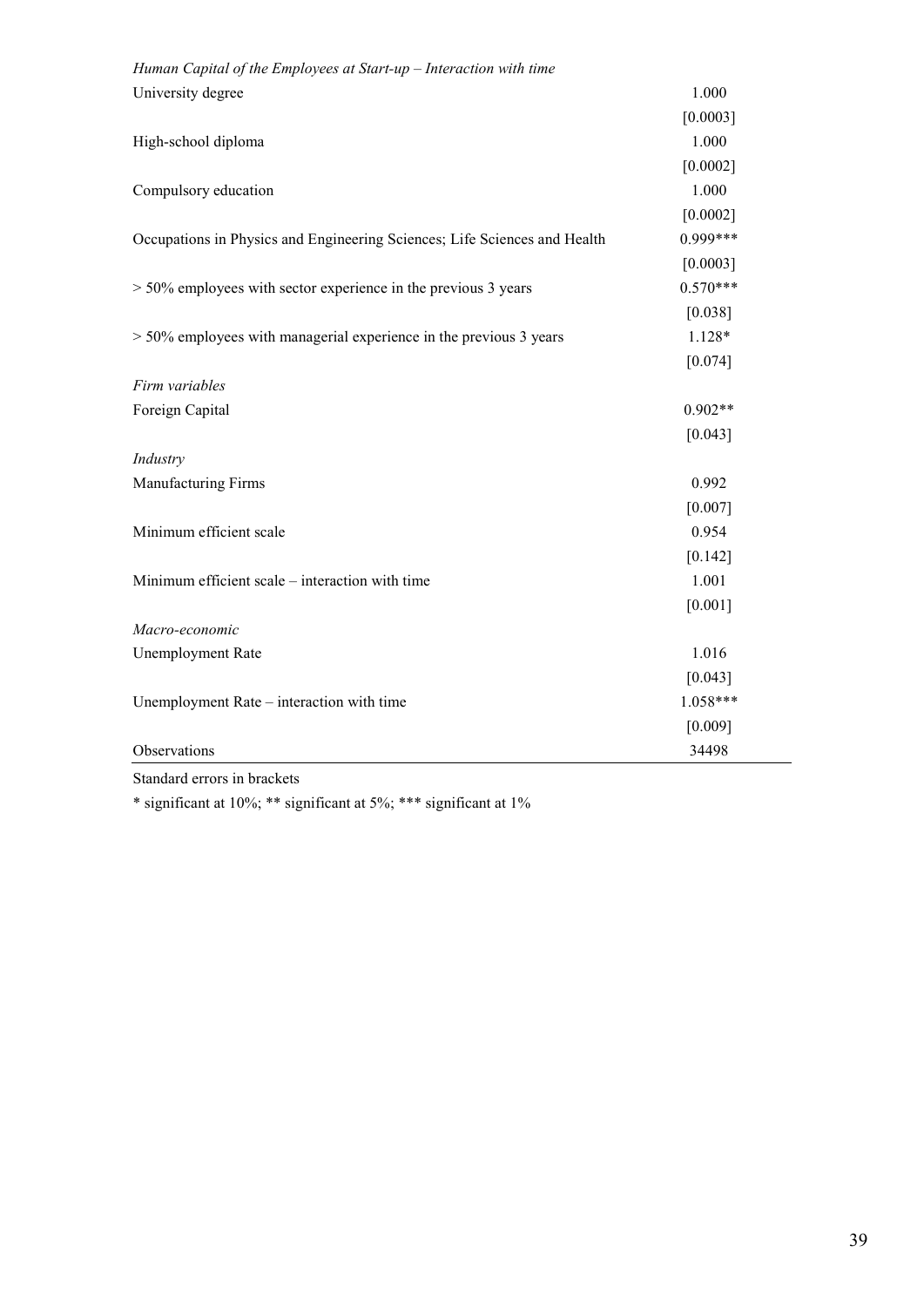|                                                                           | Sales (log) |
|---------------------------------------------------------------------------|-------------|
| Human Capital of the Business Owner                                       |             |
| University degree                                                         | $0.092***$  |
|                                                                           | $[0.015]$   |
| High-school diploma                                                       | $-0.133***$ |
|                                                                           | [0.013]     |
| Compulsory education                                                      | $-0.188***$ |
|                                                                           | [0.014]     |
| Experience as business owner in the previous 3 years                      | $0.210***$  |
|                                                                           | [0.012]     |
| Sector experience in the previous 3 years                                 | 0.013       |
|                                                                           | $[0.012]$   |
| Managerial experience as employee in the previous 3 years                 | $0.063***$  |
|                                                                           | [0.010]     |
| Labor market experience                                                   | $0.008***$  |
|                                                                           |             |
|                                                                           | [0.0004]    |
| Human Capital of the Employees                                            |             |
| University degree                                                         | $0.004***$  |
|                                                                           | $[0.0002]$  |
| High-school diploma                                                       | $0.004***$  |
|                                                                           | [0.0001]    |
| Compulsory education                                                      | $0.004***$  |
|                                                                           | $[0.0002]$  |
| Occupations in Physics and Engineering Sciences; Life Sciences and Health | $0.003***$  |
|                                                                           | [0.0003]    |
| $> 50\%$ employees with sector experience in the previous 3 years         | $-0.051***$ |
|                                                                           | [0.017]     |
| $> 50\%$ employees with managerial experience in the previous 3 years     | $-0.138***$ |
|                                                                           | [0.017]     |
| Firm variables                                                            |             |
| Share capital                                                             | $0.093***$  |
|                                                                           | [0.002]     |
| Firm size                                                                 | $0.829***$  |
|                                                                           | [0.006]     |
| Foreign capital                                                           | $0.752***$  |
|                                                                           | $[0.037]$   |
| Industry                                                                  |             |
| Manufacturing firm                                                        | $0.202***$  |
|                                                                           | [0.012]     |
| Minimum Efficient Scale                                                   | $0.007***$  |
|                                                                           | [0.001]     |
| Macro-economic                                                            |             |
| <b>Unemployment Rate</b>                                                  | $0.019***$  |
|                                                                           | [0.005]     |
| Constant                                                                  | 8.944***    |
|                                                                           | $[0.034]$   |
| Number of observations                                                    | 57056       |
| R-squared                                                                 | 0.45        |
|                                                                           |             |

Standard deviation in brackets; \* significant at 10%; \*\* significant at 5%; \*\*\* significant at 1%